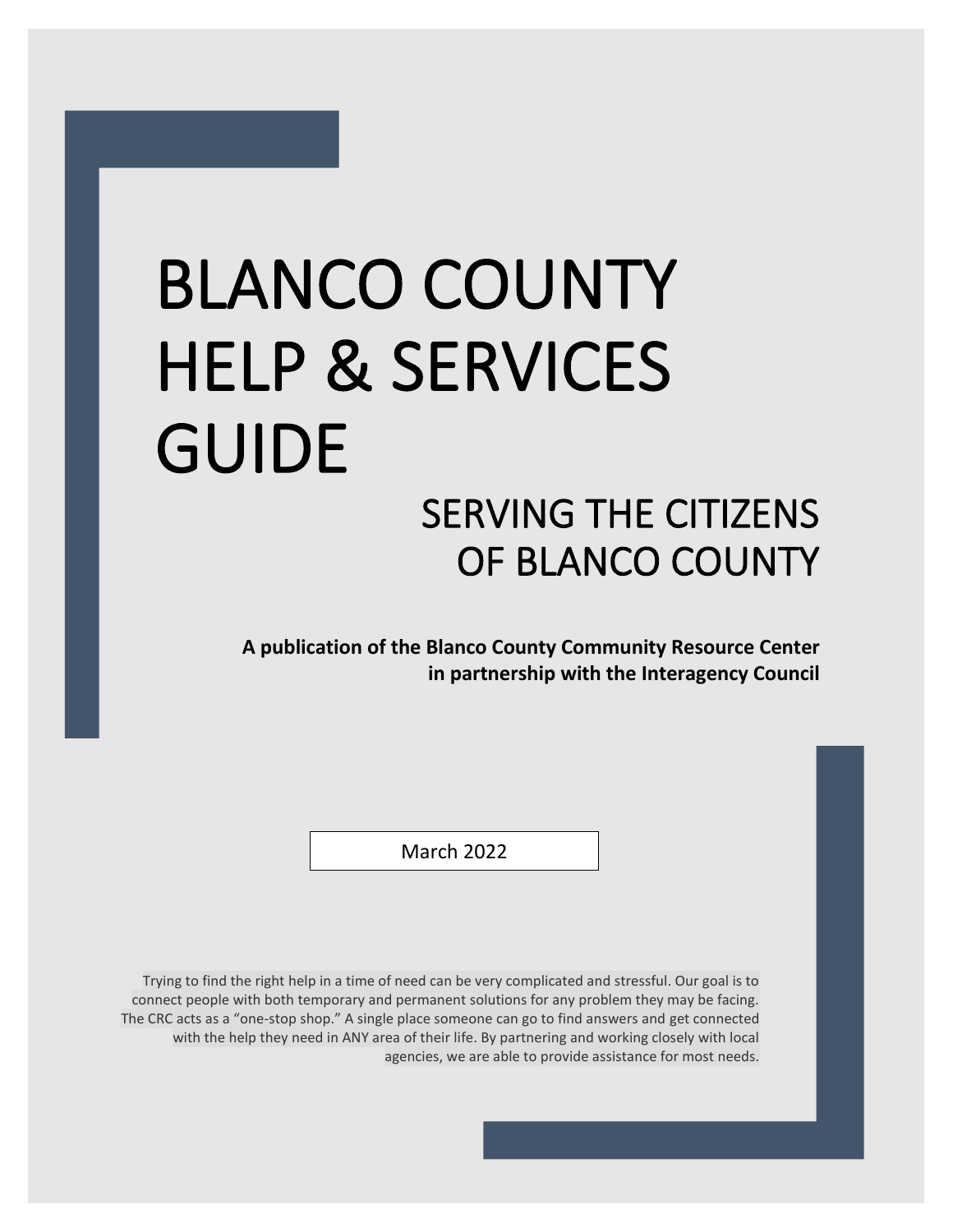## **TABLE OF CONTENTS**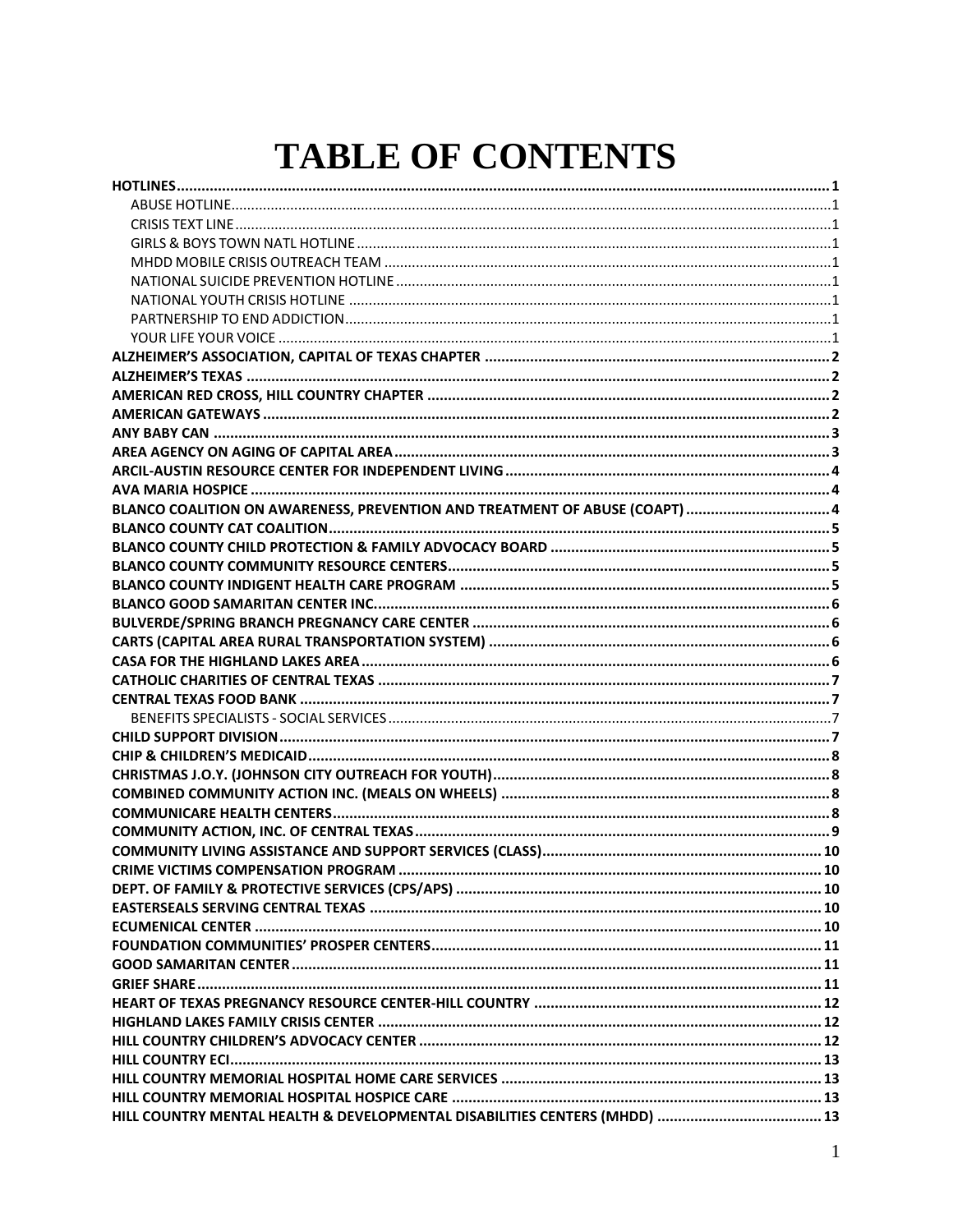| JOHNSON CITY HOUSING AUTHORITY OAK CREST (FEDERAL) & LEANING OAKS (STATE)  14 |  |
|-------------------------------------------------------------------------------|--|
|                                                                               |  |
|                                                                               |  |
|                                                                               |  |
|                                                                               |  |
|                                                                               |  |
|                                                                               |  |
|                                                                               |  |
|                                                                               |  |
|                                                                               |  |
|                                                                               |  |
|                                                                               |  |
|                                                                               |  |
|                                                                               |  |
|                                                                               |  |
|                                                                               |  |
|                                                                               |  |
|                                                                               |  |
|                                                                               |  |
|                                                                               |  |
|                                                                               |  |
|                                                                               |  |
|                                                                               |  |
|                                                                               |  |
|                                                                               |  |
|                                                                               |  |
|                                                                               |  |
|                                                                               |  |
|                                                                               |  |
|                                                                               |  |
|                                                                               |  |
|                                                                               |  |
|                                                                               |  |
|                                                                               |  |
|                                                                               |  |
|                                                                               |  |
|                                                                               |  |
|                                                                               |  |
|                                                                               |  |
|                                                                               |  |
|                                                                               |  |
|                                                                               |  |
|                                                                               |  |
|                                                                               |  |
|                                                                               |  |
|                                                                               |  |
|                                                                               |  |
|                                                                               |  |
|                                                                               |  |
|                                                                               |  |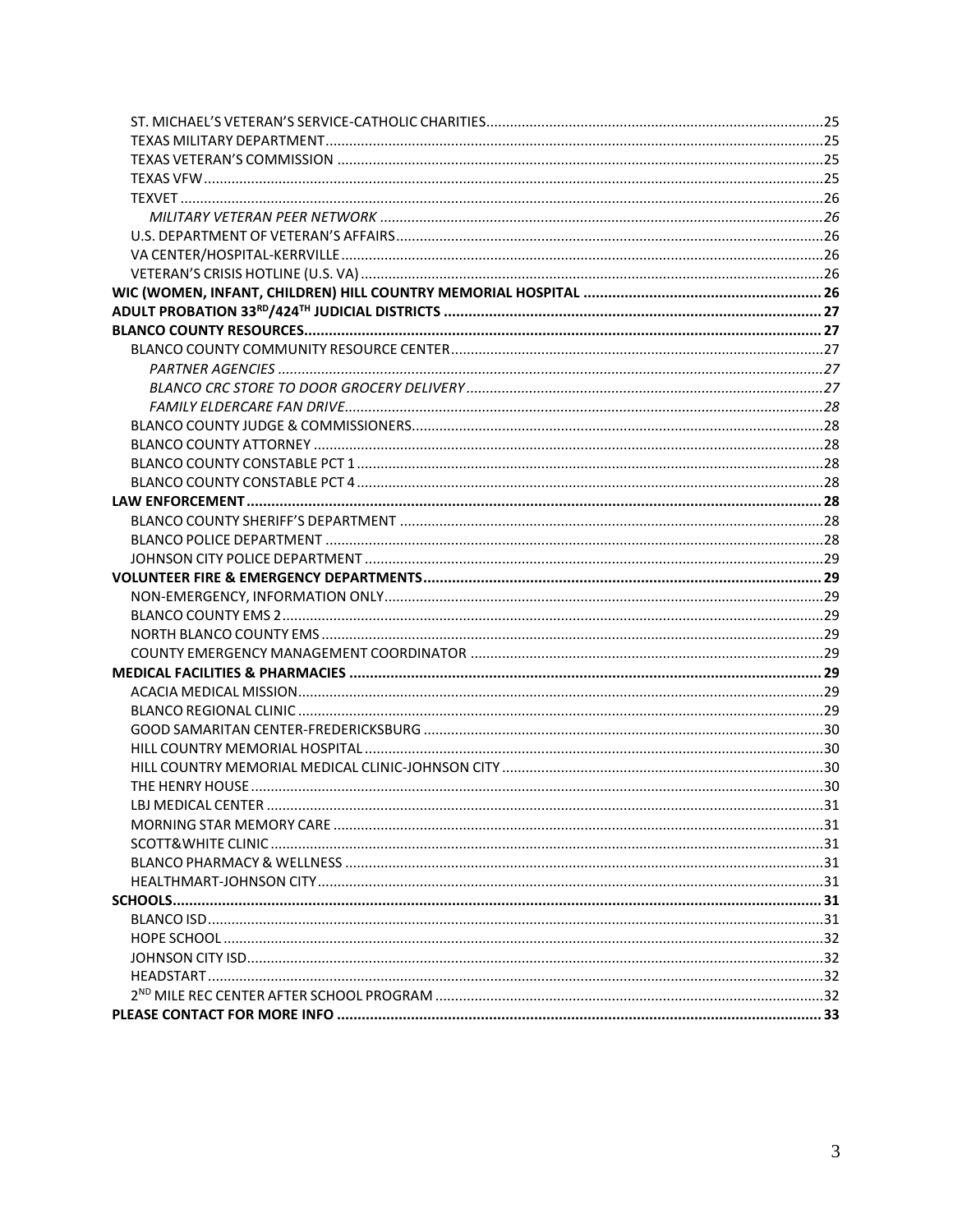## **HOTLINES**

#### **ABUSE HOTLINE**

<span id="page-4-3"></span><span id="page-4-2"></span><span id="page-4-1"></span><span id="page-4-0"></span>If you suspect that a child is being abused or neglected, it is your responsibility to report it by calling: Phone: (800) 252-5400

#### **CRISIS TEXT LINE**

Text "HOME" or "HELLO" to 741-741

#### **GIRLS & BOYS TOWN NATL HOTLINE**

800-448-3000

#### <span id="page-4-4"></span>**MHDD MOBILE CRISIS OUTREACH TEAM**

877-466-0660

#### <span id="page-4-5"></span>**NATIONAL SUICIDE PREVENTION HOTLINE**

800-273-8255 (TALK)

#### **NATIONAL YOUTH CRISIS HOTLINE**

800-442-4673 (HOPE)

#### **PARTNERSHIP TO END ADDICTION**

<span id="page-4-8"></span><span id="page-4-7"></span><span id="page-4-6"></span>To connect with a specialist: Website[: https://drugfree.org/get-support-now/](mailto:delia.arnold@kstar.org) On website, you can email a specialist or schedule a call. Text: 55753

#### **YOUR LIFE YOUR VOICE**

800-448-3000 Text: "VOICE" to 20121 every day from 4 pm-1 am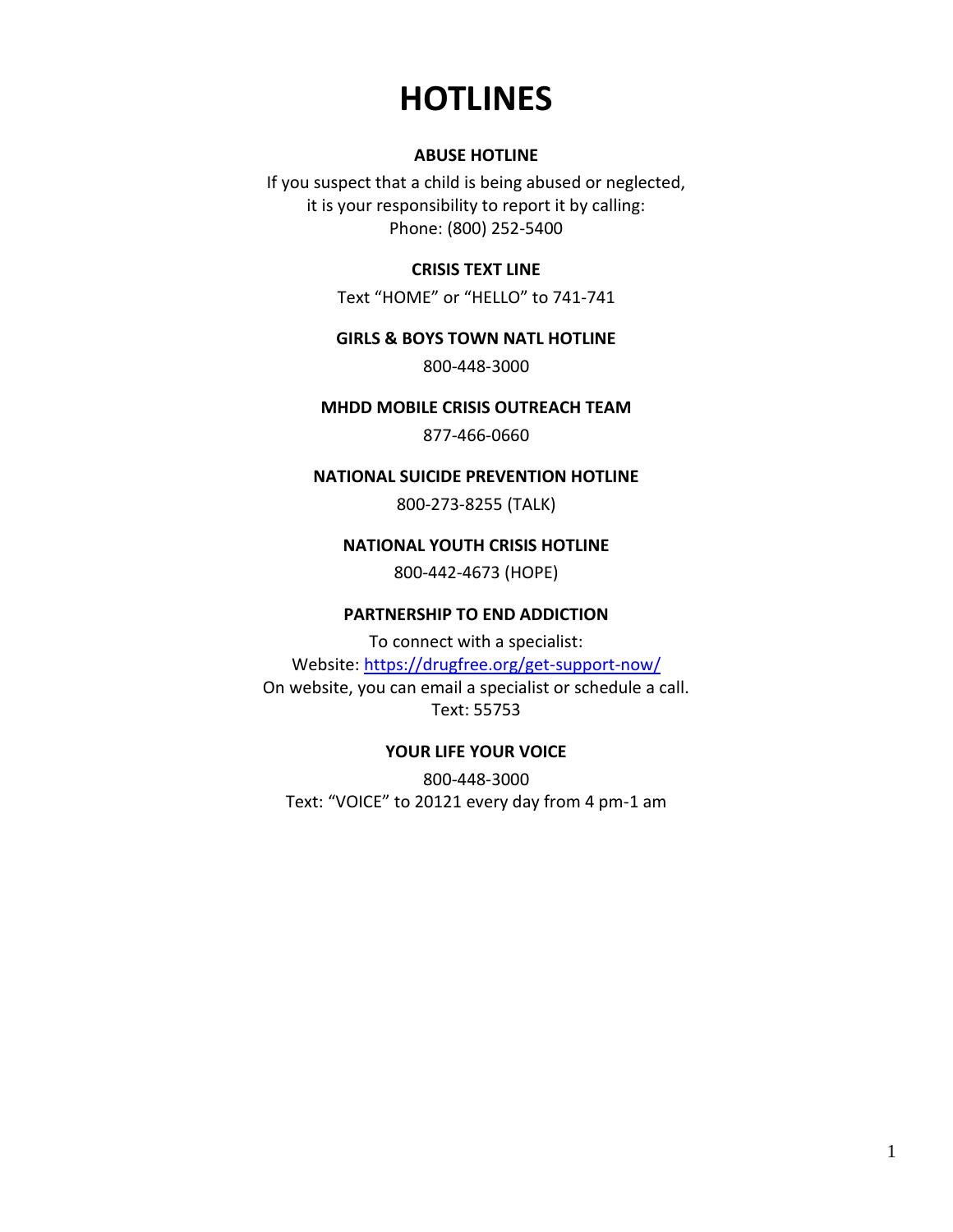## **ALZHEIMER'S ASSOCIATION, CAPITAL OF TEXAS CHAPTER**

<span id="page-5-0"></span>Premier source of information and support for Central Texans with Alzheimer's disease and related dementia And their families and caregivers. Services include: 24-hour help line, information and referral, caregiver Support groups, local education seminars, care consultations, and more.

> 106 E. 6th St. #900 Austin, TX 78701 Phone: (800) 272-3900 or (866) 403-3073 email: [info@alz.org](https://hhs.texas.gov/services/health/medicaid-chip/texas-health-steps) Website: [www.alz.org/texascapital](http://crctx.org/)

## **ALZHEIMER'S TEXAS**

<span id="page-5-1"></span>Alzheimer's Texas\* provides information, referrals, and a variety of support programs for those with Alzheimer's disease and related dementias, and their family members, caregivers, and professionals. Alzheimer's Texas\* has proudly served Central Texas since 1982. We are a tax-exempt organization. Our programs include a 24/7 helpline, consultations, education, training, early stage support, caregiver support, and community respite development.

3520 Executive Center Dr. Ste. 140 Austin, TX 78731 Phone: (800) 367-2132 or (512) 241-0420 ext. 10 email: [TXPrograms@TXAlz.org](https://tmd.texas.gov/helpful-links-and-resources) Website: [http://www.txalz.org/](http://www.211texas.org/)

## **AMERICAN RED CROSS, HILL COUNTRY CHAPTER**

<span id="page-5-2"></span>The Hill Country Chapter serves seven counties in Texas: Blanco, Gillespie, Kerr, Kimble, Mason, Menard, and Sutton. This region encompasses approximately 7,500 square miles, serving 100,000 people. Staff responds to emergencies and disasters, such as single house fires and major incidents. Emergency communication is provided between members of the Armed Forces and their families. Services are also provided at the Kerrville VA Hospital. Training is offered in first aid, CPR, babysitting, lifeguard training, learn-to-swim, disaster preparedness, response, sheltering, and mass care.

> 333 Earl Garrett St. Kerrville, TX 78028 Phone: (830) 257-4677 Website: [www.hccredcross.org](mailto:mbell@ecrh.org)

## **AMERICAN GATEWAYS**

<span id="page-5-3"></span>American Gateways serves the low-income immigrant communities in Austin, San Antonio, Waco, and twentythree counties in the region, including Blanco County. Their staff are experts in the areas of: Asylum (for individuals and families fleeing persecution in their home country) Violence Against Women's Act (VAWA) Petitions (for battered spouses, parents, and/or children) T Visas (for survivors of trafficking) U Visas (for survivors of certain types of violent crimes that occurred in the U.S.) Representation before the San Antonio Immigration Court Permanent Residency and Naturalization Deferred Action for Childhood Arrivals (DACA) Family-based Petitions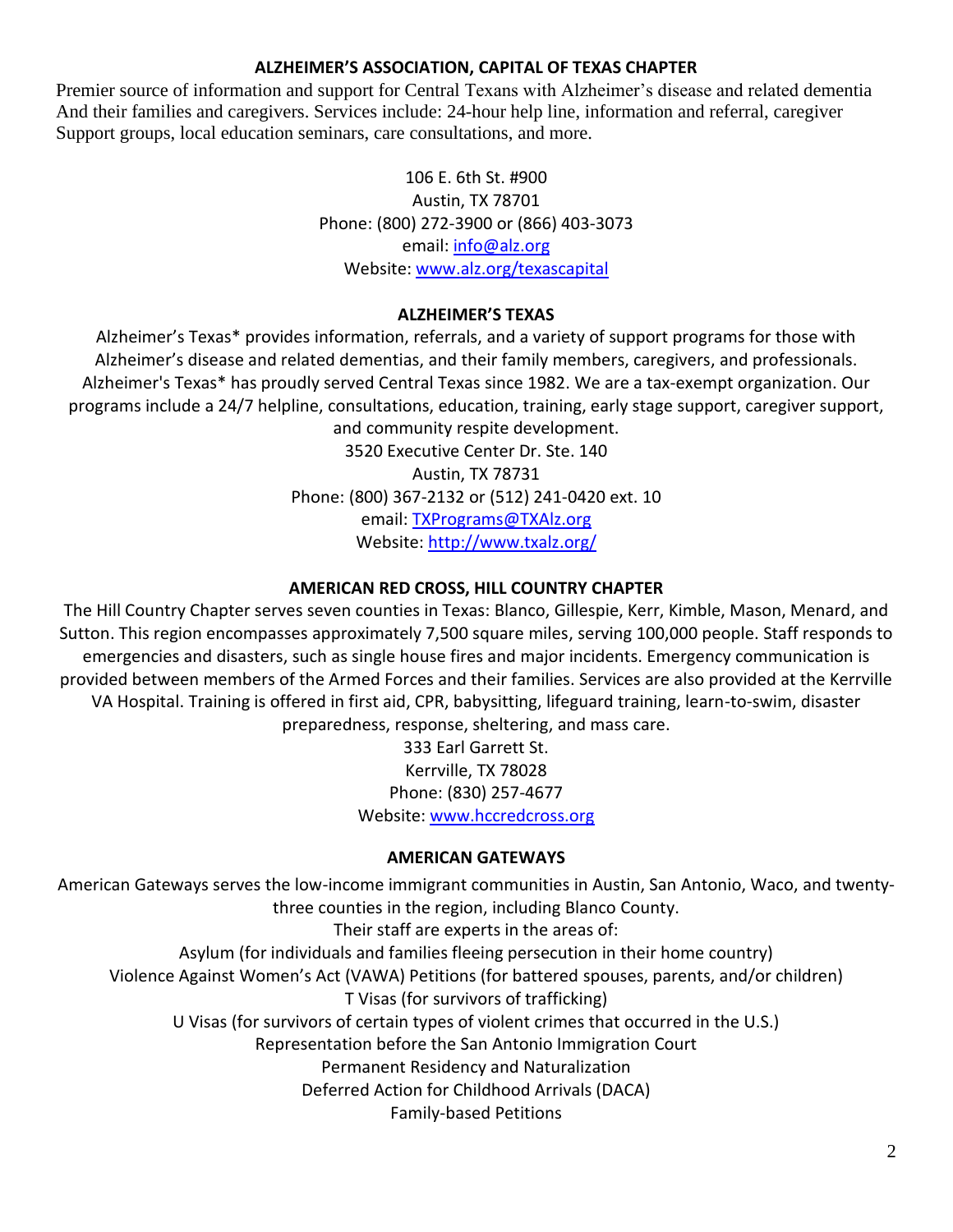American Gateways provides legal orientation, immigration workshops, and pro bono legal representation at three immigrant detention facilities. Austin office serves the T. Don Hutto Residential Center in Taylor, Texas. San Antonio office serves the South Texas Detention Complex in Pearsall, Texas and the Karnes County Residential Center in Karnes City, Texas.

American Gateways conducts screenings for services on a walk-in basis. Screenings are done at the Austin office from 9:00 AM to 12:00 PM, Monday through Thursday. Screenings are conducted at the San Antonio office from 9:00 AM to 2:00 PM, Monday through Thursday. No appointment is necessary at either location. Austin Office:

314 E. Highland Mall Boulevard, Suite 501 Austin TX 78752-3733 Phone: (512) 478-0546 ext. 200 Website: [www.americangateways.org](http://www.crisistextline.org/)

San Antonio Office: 2300 W. Commerce Street, Suite 313 San Antonio, TX 78207 Phone: (210) 521-4768 ext. 232

\*\*If you or a loved one are in an active deportation or detention crisis, please call ICE out of Austin's Linea de Defensa Comunitaria/Deportation Crisis Hotline at (512)-270-1515 (PLEASE NOTE: The hotline is operated by ICE Out of Austin, not American Gateways. They cannot help reschedule appointments or give updates about your case at American Gateways).

## **ANY BABY CAN**

<span id="page-6-0"></span>Provides services that meet clients where they are-at home, work, or school. Their team provides in-home therapy, parent education, mental health counseling, medical case management, and resource navigation. Programs offered through Any Baby Can include a Nurse-Family Partnership program that works with first time moms, Early Childhood Development (ECI) for families with children ages 0-3 with developmental delays, disabilities, or certain diagnoses that may impact development; Healthy and Fair Start, Family Education Program, CARE/Candlelighters (families with children 0-20 who have cancer or a special healthcare need); Children's Hearing Aid Texas (auditory services); and Tandem (teen prenatal and parenting support program). For enrolled families, can cover basic needs like rent, utilities, medical equipment, and transportation.

> 6207 Sheridan Avenue Austin, TX 78723 Phone: (512) 454-3743 email[: info@anybabycan.org](mailto:info@anybabycan.org) Website: [https://anybabycan.org/](mailto:questions@avemariahospice-tx.com) Jackie Gregory

Phone: (512) 851-3034 email: [JackieG@anybabycan.org](mailto:JackieG@anybabycan.org)

Cynthia Quinones Blanco County Community Resource Center 206 Hwy 281 S. Johnson City, TX 78636 Phone: (830) 868-0208 or (512) 334-4464 Email: [cynthiaq@anybabycan.org](http://www.irs.gov/coronavirus)

## **AREA AGENCY ON AGING OF CAPITAL AREA**

<span id="page-6-1"></span>A benefits counselor with the Area Agency on Aging of the Capital Area (AAACA) will be available for one-on-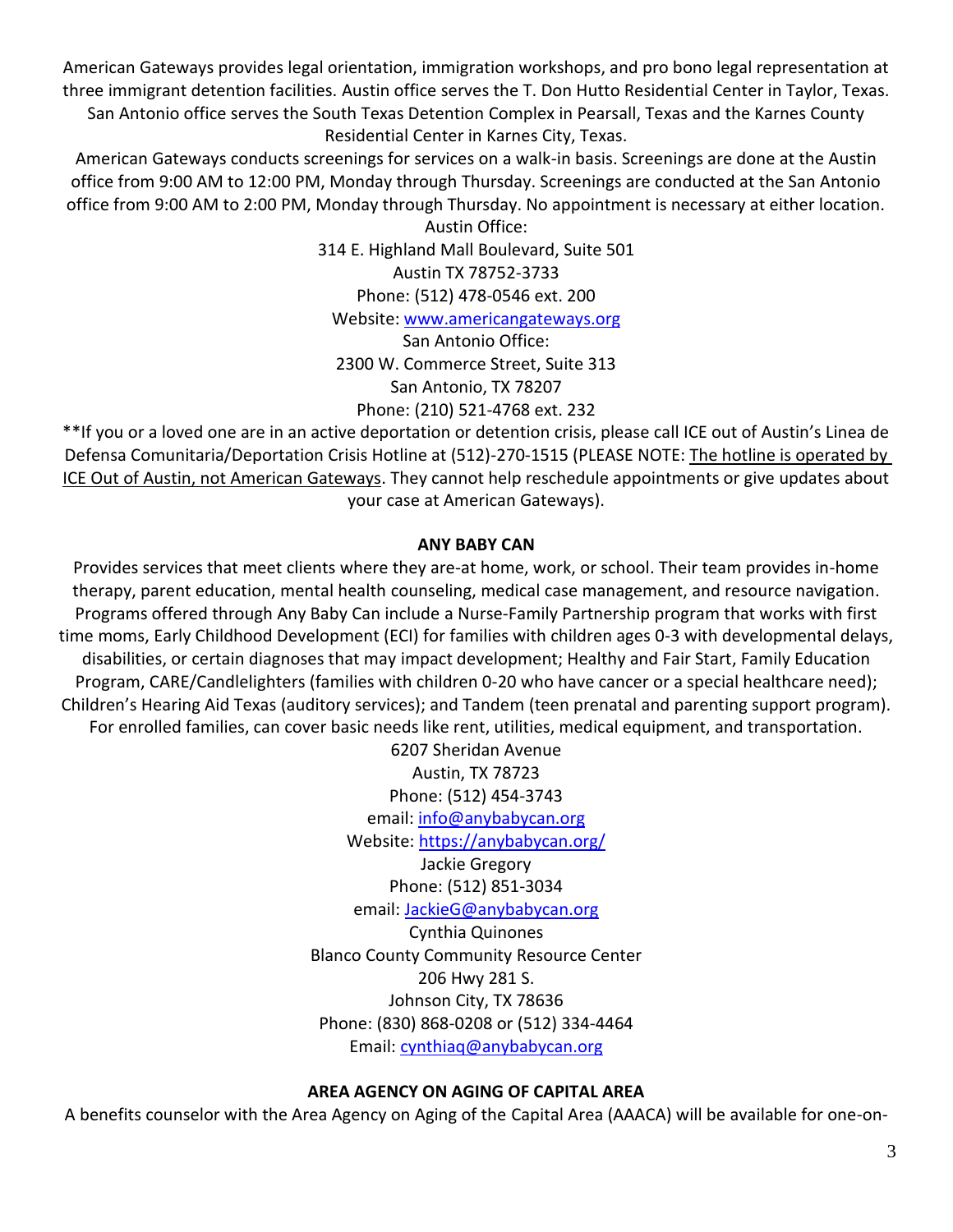one sessions to discuss Medicare, Social Security, SSI (over 18) and other benefit programs that support individuals who are 65 or older. The counselor also will have informational materials on various AAACAP programs to include, the ombudsman program, care coordination, caregiver support, informational and referral services, health and wellness and the Aging and Disability Resource Center of the Capital Area. A counselor can meet clients at their home or at the Blanco County Community Resource Center.

6800 Burleson Rd., Bldg. 310, Ste. 165

Austin, TX 78744 Phone: (888) 622-9111, ext. 6062 or (512) 916-6062

email: [aaacap@capcog.org](mailto:blanco@crctx.org)

Website: [www.aaacap.org](http://www.safeaustin.org/)

Rhonda Thompson

Phone: (512) 916-6169

## **Benefits Counseling**:

Susan Drum Information, Referral, and Assistance Specialist Phone: 512-916-6062 Toll Free: 888-622-9111 x 6062 Email: sdrum@capcog.org

## **ARCIL-AUSTIN RESOURCE CENTER FOR INDEPENDENT LIVING**

<span id="page-7-0"></span>ARCIL Inc. (Austin Resource Center for Independent Living) of Austin, Texas, provides independent living services to persons with disabilities, their families, and communities.

> 618 S. Guadalupe St. Ste. 103 San Marcos, TX 78666 Phone: (800) 572-2973 or (512) 396-5790 Website: [www.arcilinc.org](mailto:blanco@crctx.org)

## **AVA MARIA HOSPICE**

<span id="page-7-1"></span>Serious illness requires more than just care, it requires comfort. Our comfort care includes symptom treatment, emotional, and spiritual support. Our care provides all necessary medical equipment, hospicediagnosis related drugs, and professionals trained in this specialty - at no cost to you. A Texas Hill Country Hospice with Heart, at your service.

> 204 S. Adams St. #A Fredericksburg, TX 78624 Phone: (830) 997-1709 email: [questions@avemariahospice-tx.com](https://endeavors.org/) Website: [www.avemariahospice-tx.com](http://www.facebook.com/business/boost/grant)

## **BLANCO COALITION ON AWARENESS, PREVENTION AND TREATMENT OF ABUSE (CoAPT)**

<span id="page-7-2"></span>The Blanco CoAPT's mission is to work together as a community to reduce and prevent youth alcohol, tobacco, and substance use and promote community level change.

## VISION STATEMENT

Blanco CoAPT's vision is to keep Blanco youth healthy and drug/alcohol free.

CoAPT provides education classes, school assemblies, and community events. They work together with 12 different community sectors; youth, parents, schools, law enforcement, businesses, media, youth serving organizations, substance abuse organizations, civic/volunteer groups, religious organizations, healthcare professionals, local government, and substance abuse organizations. The coalition meets the 3rd Wednesday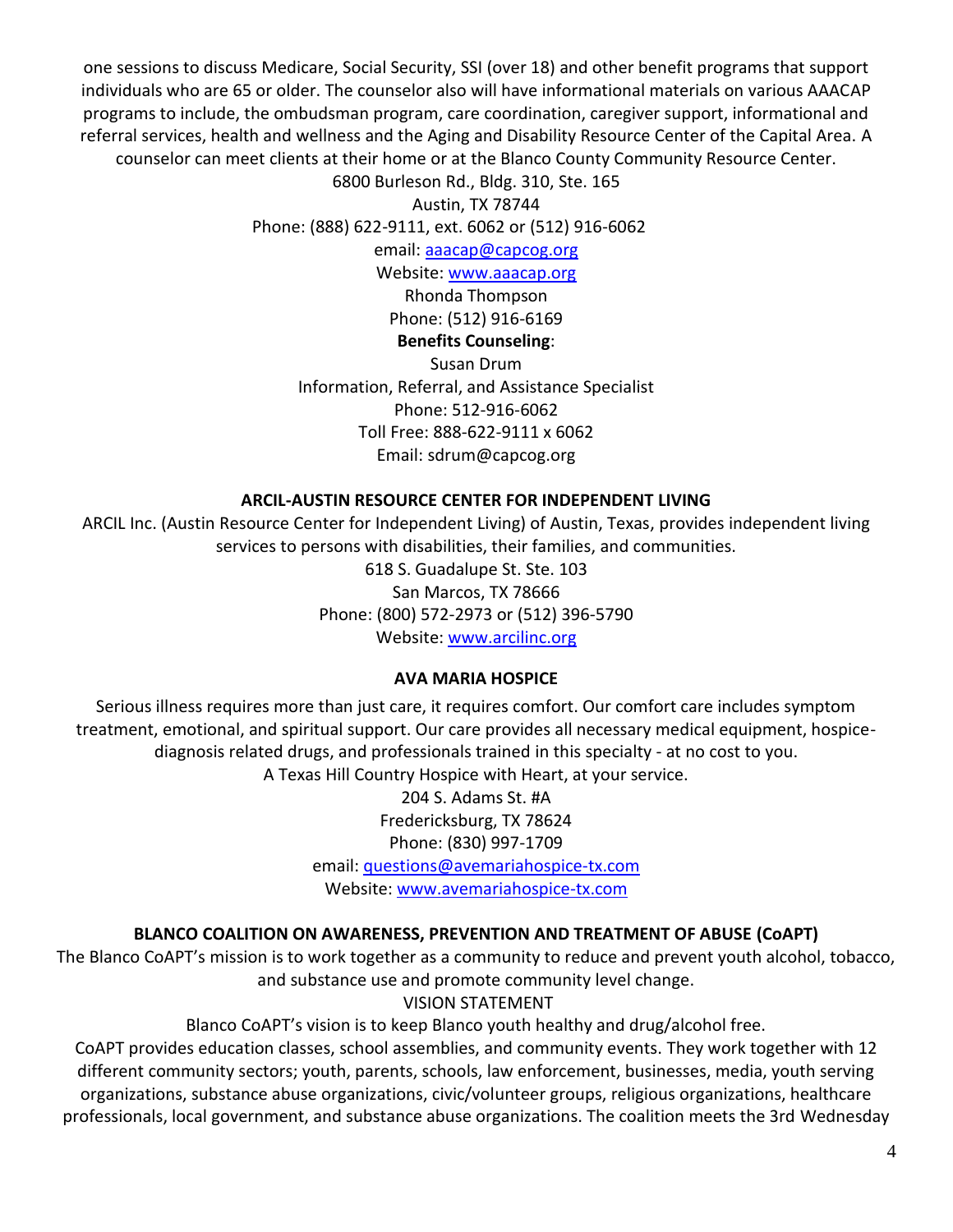## **BLANCO COUNTY CAT COALITION**

<span id="page-8-0"></span>The purpose of this group is to promote the welfare of cats in the Blanco County, Texas, area by: Humanely trapping, sterilizing, vaccinating, and returning and feeding feral cats; 2) Humanely trapping, "socializing," and finding responsible owners for feral cats and kittens; 3) Educating the public about humanely controlling the number of feral cats; 4) Educating the public about maintaining the health of pet cats; 5) Establishing a "no kill" animal shelter and/or a spay/neuter clinic; and 6) Such other activities or actions as are reasonably related to the foregoing purposes. The coalition meets the 3rd Tuesday of each month at the Blanco Library from 6:00 p.m. to 8:00 p.m. PO Box 757 Johnson City, TX 78636 Phone: (512) 318-5875

email: [info@BlancoCountyCat.org](mailto:blanco-tx@tamu.edu) Website: [www.blancocountycat.org](http://www.blancocountycat.org/)

## **BLANCO COUNTY CHILD PROTECTION & FAMILY ADVOCACY BOARD**

<span id="page-8-1"></span>Disperses funds from Blanco County to children who are in foster care. Involved in managing funds for children in crisis not addressed by other agencies. Funded by Blanco County Commissioners Court and citizens. The board meetings are held the 3rd Thursday of each month at the Blanco County Annex, Hoppe Room at 6:00 p.m.

PO Box 213 Johnson City, TX 78636 Phone: (830) 833-4365

## **BLANCO COUNTY COMMUNITY RESOURCE CENTERS**

<span id="page-8-2"></span>The mission of the Community Resource Centers of Texas, Inc. (CRC) is to create hope and change futures by joining forces with providers and connecting people to resources. By locating dozens of these agencies in one location, clients can quickly learn about, apply for, and receive services that are provided by these agencies. Experienced staff can also refer these clients to off-site agencies.

> Alyce Sierra- Site Coordinator 206 S. US Hwy. 281 Johnson City, TX 78636 (830) 868-0208 blanco@crctx.org

## **BLANCO COUNTY INDIGENT HEALTH CARE PROGRAM**

<span id="page-8-3"></span>Provides healthcare coverage for Blanco County's indigent population. Services: energy assistance, food, shelter assistance, and general information for social services. Mail: PO Box 471, Johnson City, TX 78636 Physical: Blanco County Courthouse 101 E. Pecan St. Johnson City, TX 78636 Phone: (830) 868-4566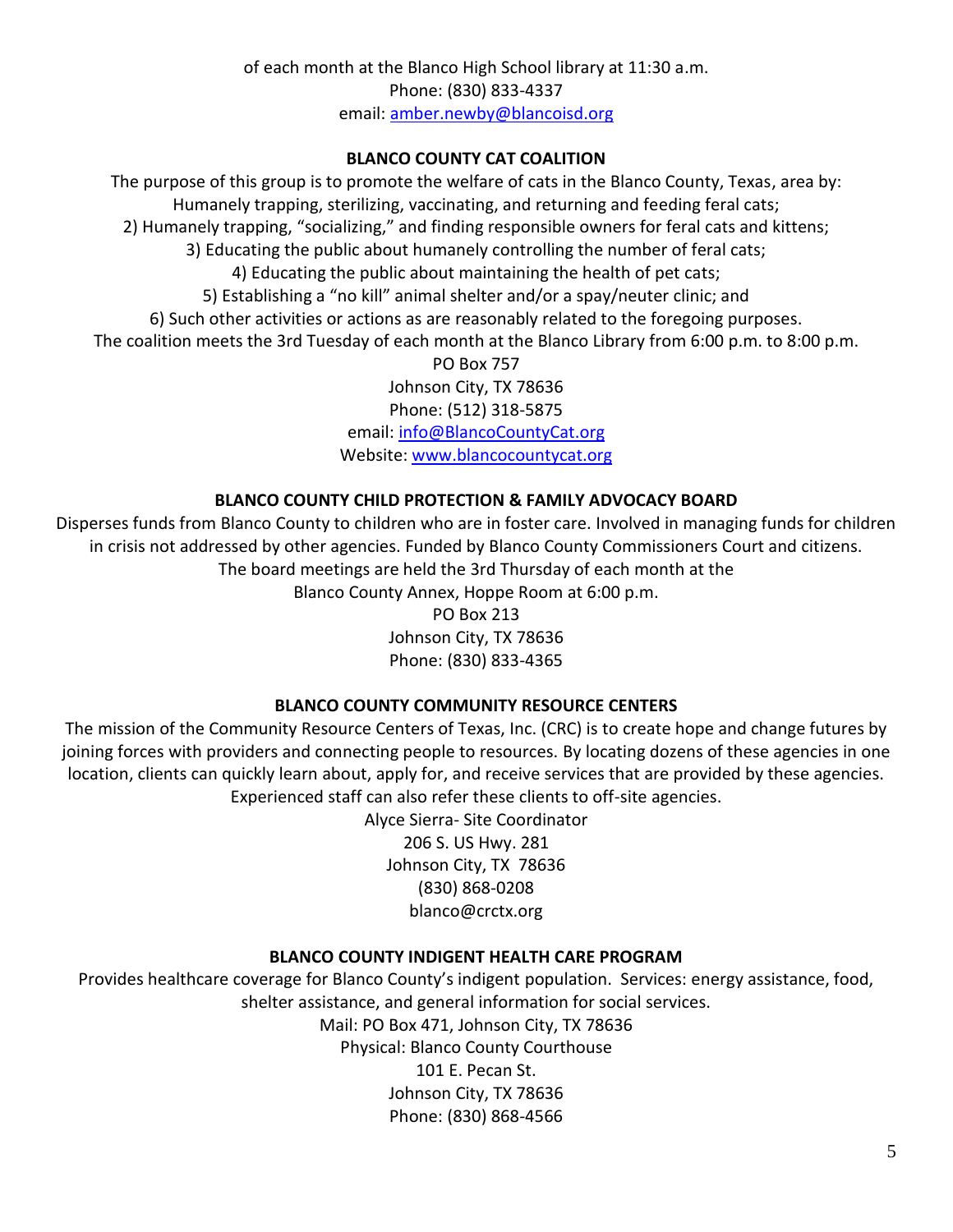## **BLANCO GOOD SAMARITAN CENTER INC.**

<span id="page-9-0"></span>We are an all-volunteer, non-profit organization that staffs a food pantry funded by our thrift store. We serve people in need across Blanco County with groceries and provide limited financial assistance in emergency situations. Open: Monday-Friday and 3rd Saturdays from 10:00 a.m. to 4:00 p.m. Open late on Thursdays until 6:00 p.m. (Closed the last two weeks of December) 607 Chandler St. (Intersection of Loop 163 and RR 165) PO Box 298 Blanco, TX 78606 Phone: (830) 833-5269 email: [blancogoodsamaritan@gmail.com](mailto:blancogoodsamaritan@gmail.com) Website: [http://www.blancogoodsam.org](mailto:TXPrograms@TXAlz.org)

## **BULVERDE/SPRING BRANCH PREGNANCY CARE CENTER**

<span id="page-9-1"></span>The BSB Pregnancy Care Center provides free and confidential services in both English and Spanish to include pregnancy tests, first trimester sonograms, prenatal vitamins, STD testing and treatment, pre-natal and parenting classes, baby and maternity items, male mentorship, post abortion support and sexual health education in schools. Participants can also attend monthly group parenting classes in either English or Spanish

and receive 60 diapers per child. Open: Tuesdays/Thursdays from 10:00 a.m. to 7:00 p.m. Fridays from 10:00 a.m. to 4:00 p.m. Group Parenting Class: 1st Tuesday at 10:30 a.m. (English) & 11:30 a.m. (Spanish) 17080 Hwy. 46 W., Ste. #113 Spring Branch, TX 78070 Phone: (830) 885-2277 (call or text) email: [info@bulverdepregnancy.org](http://www.blancopharmacy.com/) Website: [http://www.bulverdepregnancy.org/](https://texaslawhelp.org/home)

## **CARTS (Capital Area Rural Transportation System)**

<span id="page-9-2"></span>Local transportation provided according to Blanco County Schedule. Regional transportation for the nonurbanized areas of Bastrop, Blanco, Burnet, Caldwell, Fayette, Hays, Lee Travis and Williamson Counties. Discounts for senior citizens and disabled individuals are available for all CARTS services.

5300 Tucker Hill Ln. Cedar Creek, TX 78612 Phone: (800) 456-7433 Website: [www.RideCarts.com](https://www.texvet.org/)

## **CASA FOR THE HIGHLAND LAKES AREA**

<span id="page-9-3"></span>CASA for the Highland Lakes Area recruits, trains and supervises court-appointed volunteers to advocate for children who come into the court system because of abuse or neglect. We provide a lifeline for our CASA children by helping them navigate the foster care system, until they are returned home and reunited with their family or are adopted by a new Forever Family. CASA for the Highland Lakes Area Inc. is a 501(c) 3 charitable non-profit organization – the only organization in Blanco, Burnet, Lampasas, Llano, and San Saba counties that recruits and trains volunteers to provide direct services to children after they have been removed from their home by the Texas Department of Family and Protective Services due to abuse and/or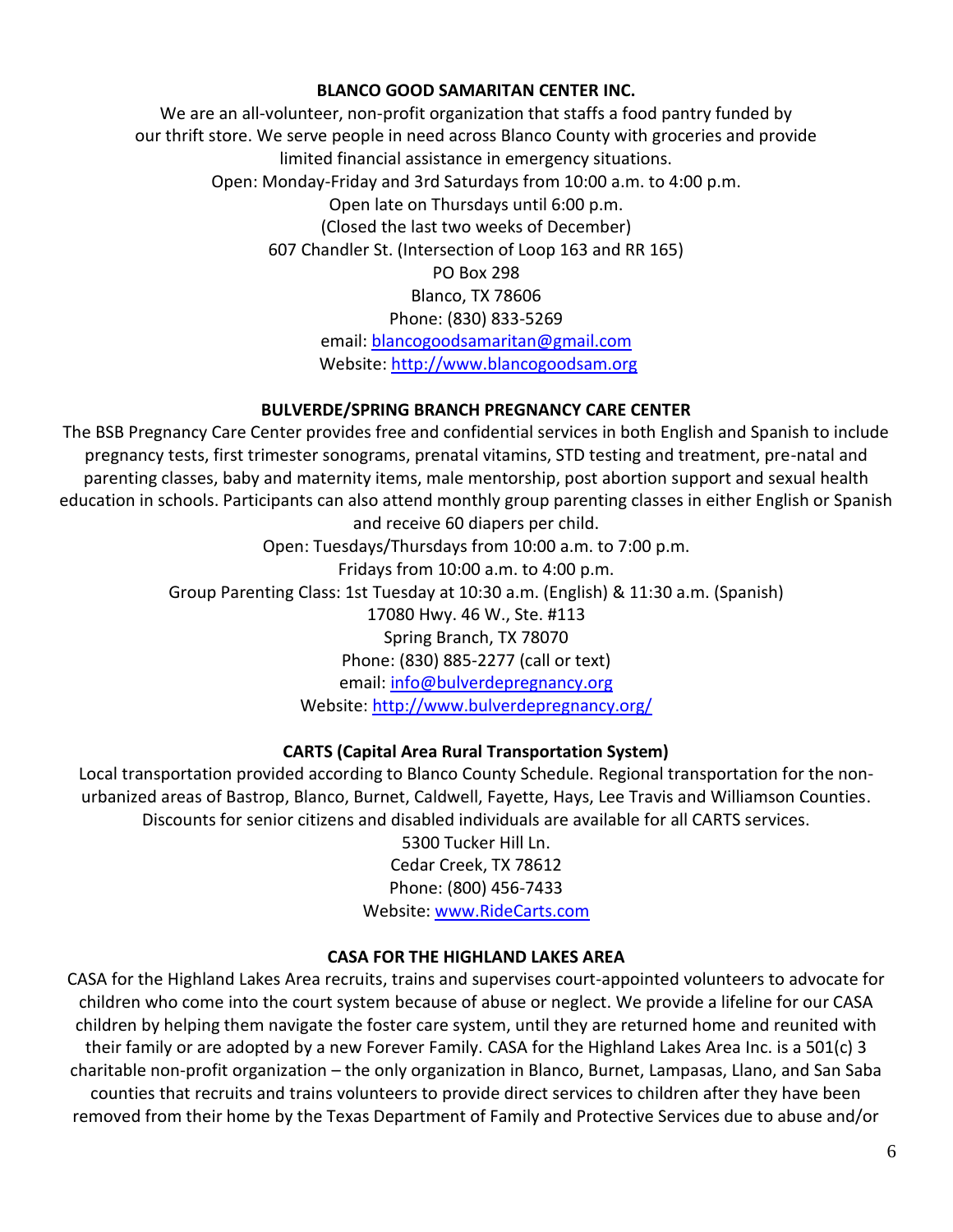neglect. CASA volunteers are the voice for these children in court and "speak out" for their best interest throughout the judicial process.

1719 Ridgeview Kingsland, TX 78654 Phone: (325) 388-3440

## **CATHOLIC CHARITIES OF CENTRAL TEXAS**

<span id="page-10-0"></span>Serve anyone in need regardless of race, religion, ethnicity, or economic circumstance. Also serve those in need of multilingual services. Core programs include counseling services, disaster response, immigration legal services, St. Michael's veteran services, Gabriel Project Life center.

> Austin office 1625 Rutherford lane Austin, TX 78754 Phone: (512) 651-6100 Website: [www.ccctx.org](http://www.ccctx.org/)

## **CENTRAL TEXAS FOOD BANK**

## **BENEFITS SPECIALISTS - SOCIAL SERVICES**

<span id="page-10-2"></span><span id="page-10-1"></span>The Central Texas Food Bank, Social Services team is available to answer your questions and can help you apply/reapply for SNAP (Food Stamps), Medicaid/CHIP, CHIP Perinatal, Healthy Texas Women and TANF. To apply, please bring: a photo ID, social security cars, proof of income (check stubs, records of child support paid/received, SSI award letter, etc.), current bills (rent, utilities, and phone), current bank statements for all accounts in your name, and a document confirming your home address. Also provide clients with lists of food pantries based on counties and refer clients to a Referral Specialist who will assess client's needs and based on assessment, refer to agencies for housing, health, transportation, and daycare.

Blanco County Community Resource Center every 4<sup>th</sup> Monday.

For Appointment call: Marisol Reyes, Social Service Coordinator Phone: (512) 809-1134 Blanco CRC Phone: (830) 868-0208 Email: mreyes@centraltexasfoodbank.org Blanco Good Samaritan Center, Inc. Appointments available: 2<sup>nd</sup> Monday of each month from 10:00 a.m. to 12:00 p.m. 602 Pecan St. Blanco, TX 78606 Phone: (855) 366-3401

## **CHILD SUPPORT DIVISION**

<span id="page-10-3"></span>Locating non-custodial parents, establishing paternity, establishing and enforcement of child support orders and medical support orders, reviewing and adjusting existing orders, collecting and distributing child support

> payments. PO Box 12017 Austin, TX 78711-2017 Phone: (800) 252-8014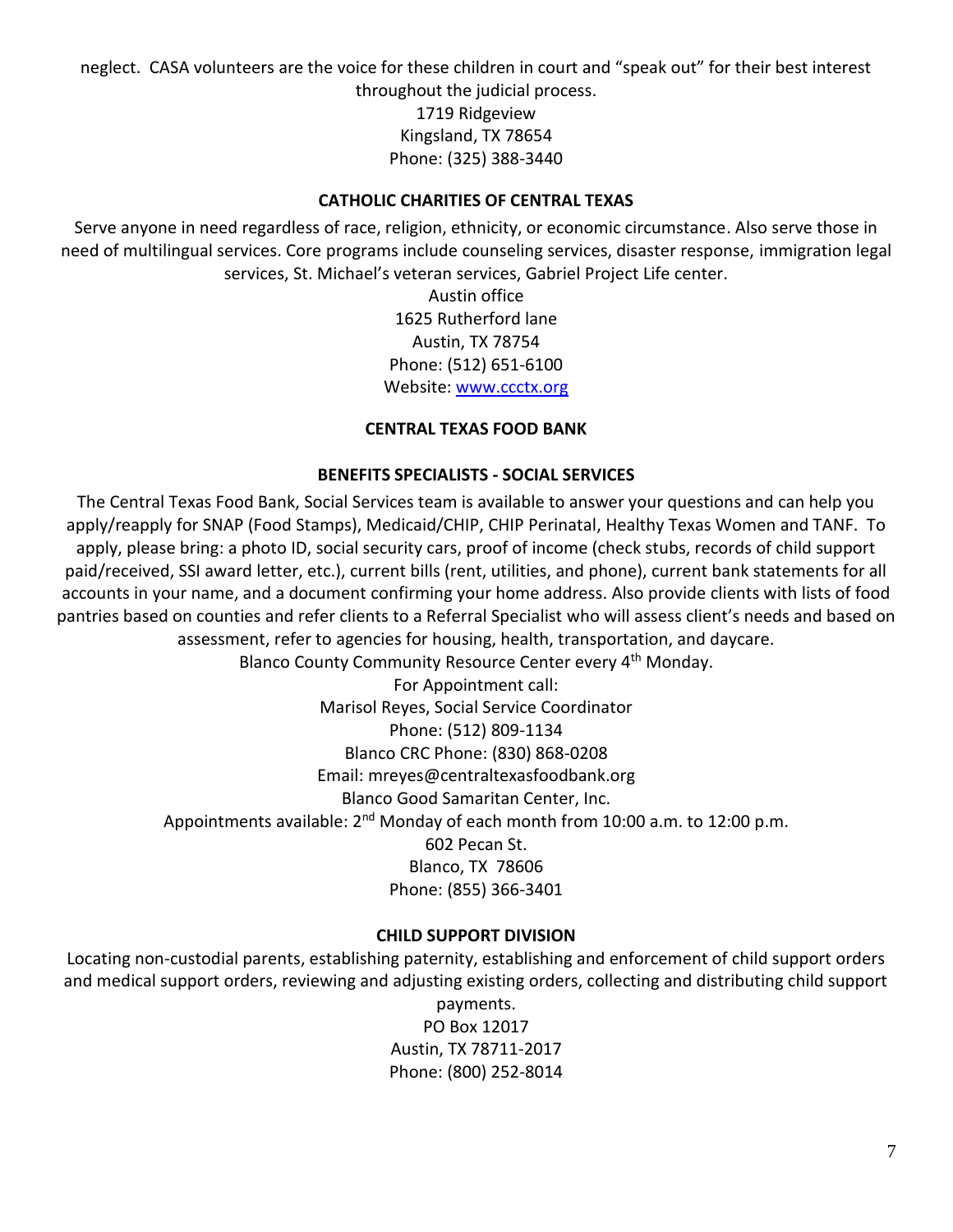## **CHIP & CHILDREN'S MEDICAID**

<span id="page-11-0"></span>Children in Texas without health insurance may be able to get low cost or free health coverage from the Children's Health Insurance Program (CHIP) or Children's Medicaid. Both programs cover office visits, prescription drugs, dental care, eye exams, glasses, and much more. Families with children who get Children's Medicaid pay nothing, and children with CHIP pay no more than \$50 a year for health care coverage. Some families with CHIP also may need to pay co-pays for some services.

Phone: (877) 543-7669

Website: [https://chipmedicaid.org/](mailto:Marjorie.douglas@dshs.texas.gov)

## **CHRISTMAS J.O.Y. (JOHNSON CITY OUTREACH FOR YOUTH)**

<span id="page-11-1"></span>Christmas J.O.Y. is a local volunteer organization working together to ensure that children in need within the boundaries of the Johnson City Independent School District are afforded gifts during the Christmas season.

> PO Box 207 Johnson City, TX 78636 Phone: (830) 868-7414

## **COMBINED COMMUNITY ACTION INC. (MEALS ON WHEELS)**

<span id="page-11-2"></span>Blanco County Nutrition program (Meals on Wheels): Provides services to residents 60 or older: transportation to doctor's appointments(CARTS), errands, friendly calls, and respite care. Senior activities, crafts, bingo, and

games.

*PEC employees deliver to home bound on their lunch hour. Johnson City Housing Authority Community Room* Tuesday, Wednesday and Thursday from 9:00 a.m. to 12:00 p.m. 304 S. Ave. F, PO Box 177 Johnson City, TX 78636 Phone: (830) 868-4173 or emergency (830) 868-7479 *Blanco Trinity Lutheran Church*  Tuesdays, Wednesdays and Thursdays. Phone: (512) 565-6893 *Blanco County Community Resource Center* Monday and Friday from 9:00 am-12:00 pm 206 Hwy. 281 S Johnson City, TX 78636

**With notice, a hot meal and two frozen meals can be picked up or delivered to home-bound seniors on** 

**Friday to cover weekend lunches.**

Other programs offered through CCA, Inc.:

Weatherization

Carol Knowlin

979-540-2980

Crisis relief, dental assistance, and utility assistance.

## **COMMUNICARE HEALTH CENTERS**

<span id="page-11-3"></span>Discounted health care for uninsured patients. Patients may schedule an appointment online or by phone. To enroll and receive discounted services, patient would need to provide

proof of income for the household which could be either:

2021 tax return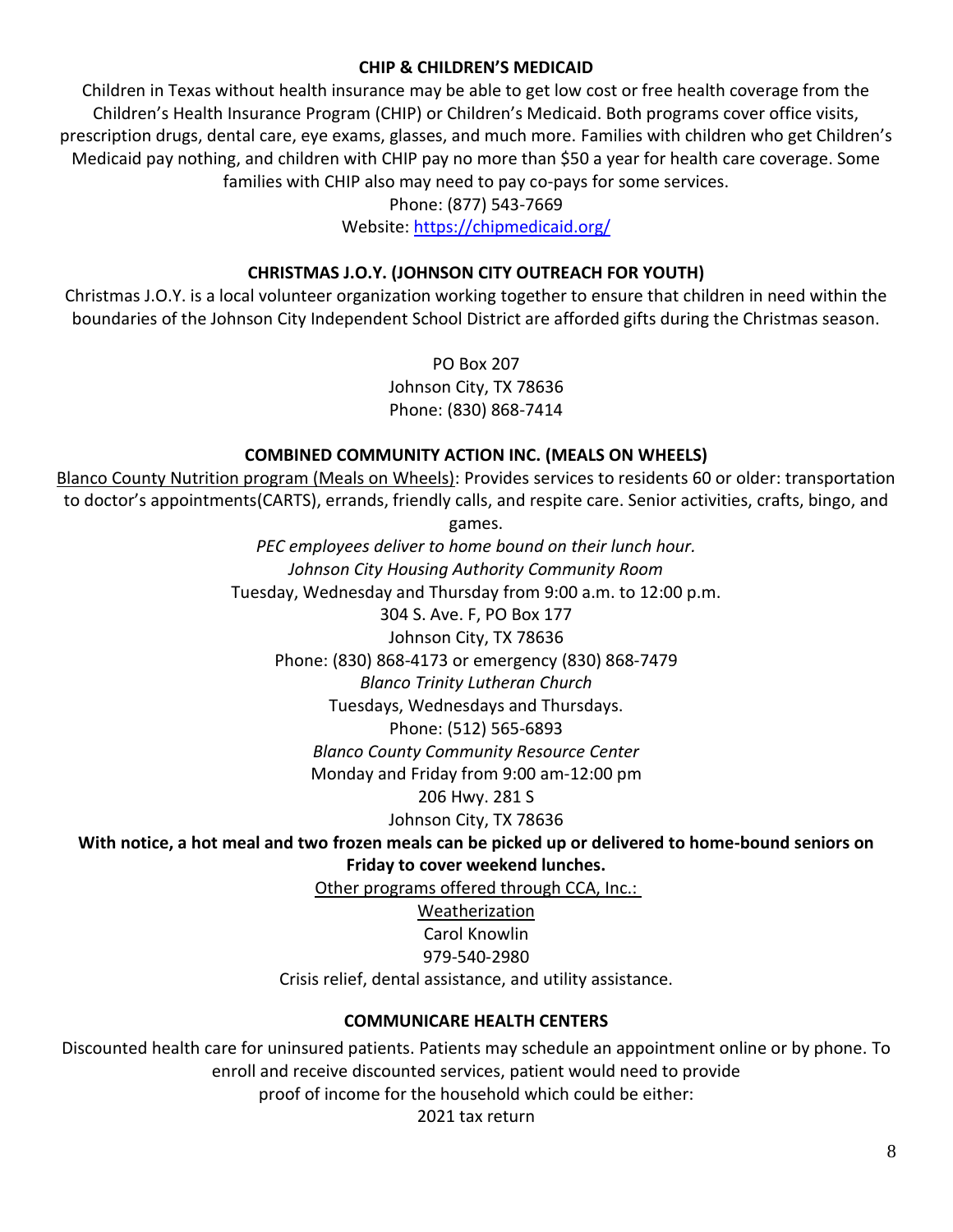recent check stub (not older than 30 days)

unemployment or snap benefits award letters

Enrollment into the clinic and for the discount the discount can be done electronically with a Patient Services Rep. Registration forms would be emailed to the patient. The patient would then send them back along with proof of income and a picture of their ID.

Enrollment in the discount will be valid for one (1) year and will be for all clinical services. CHC also accepts those with private insurance, Medicaid, and Medicare, or self-paying customers

For medical services, the fees range from \$45, \$50, \$55, or \$60 per visit.

For dental services, the fees range from \$65, \$75, \$80, or \$85 per day. If a person has medical insurance coverage but does not have dental insurance, they are eligible for dental services. If a family or an individual is undocumented, they can access dental care through Title V, which makes most if not all dental services free of

charge.

In person office visits, curbside visits or virtual visits available.

**Wimberley location**: pediatric care only

**San Marcos location**: family medicine, pediatric care, and senior care

**Kyle location**: family medicine, senior care, women's health, pediatrics, teen health, dental, behavioral health,

STD/HIV screening & testing, and lab services.

Sadie Morales, Patient Service Representative

[smorales@CommuniCareSa.org](mailto:bryan@phoenixtx.org)

(512) 268-8900 x 8524

[www.communicaresa.org](http://www.phoenixtx.org/)

## **COMMUNITY ACTION, INC. OF CENTRAL TEXAS**

<span id="page-12-0"></span>Community Services: *Utility Assistance (CEAP)*, Case Management, Financial Management/Counseling, Utility Assistance for veterans Blanco County Community Resource Center: Every 4<sup>th</sup> Thursday 9:30 am-3 pm Margery Marshall, Director [mmarshall@communityaction.com](mailto:cleonard@mhm.org) (512) 392-1161 ext. 309 Health Services: *Reproductive health, Primary healthcare* Jackie Prado (512) 392-5816 *Breast Cancer Outreach and Case Management* Lydia Perez (512) 392-1161 ext. 322 *HIV/AIDS Case Management* Stacey Martinez (512) 392-1161 Adult Education: Workforce training, GED/HSE prep, ESL, English literacy & civics, computer literacy, career counseling, college prep academy. Doug Mudd, Director [dmudd@communityaction.com](http://www.aaacap.org/) (512) 392-1161 ext. 332 Blanco, Burnet, Llano County Coordinator: Sarah Johnson Email: [sarah.johnson@communityaction.com](mailto:sarah.johnson@communityaction.com) (701) 626-2142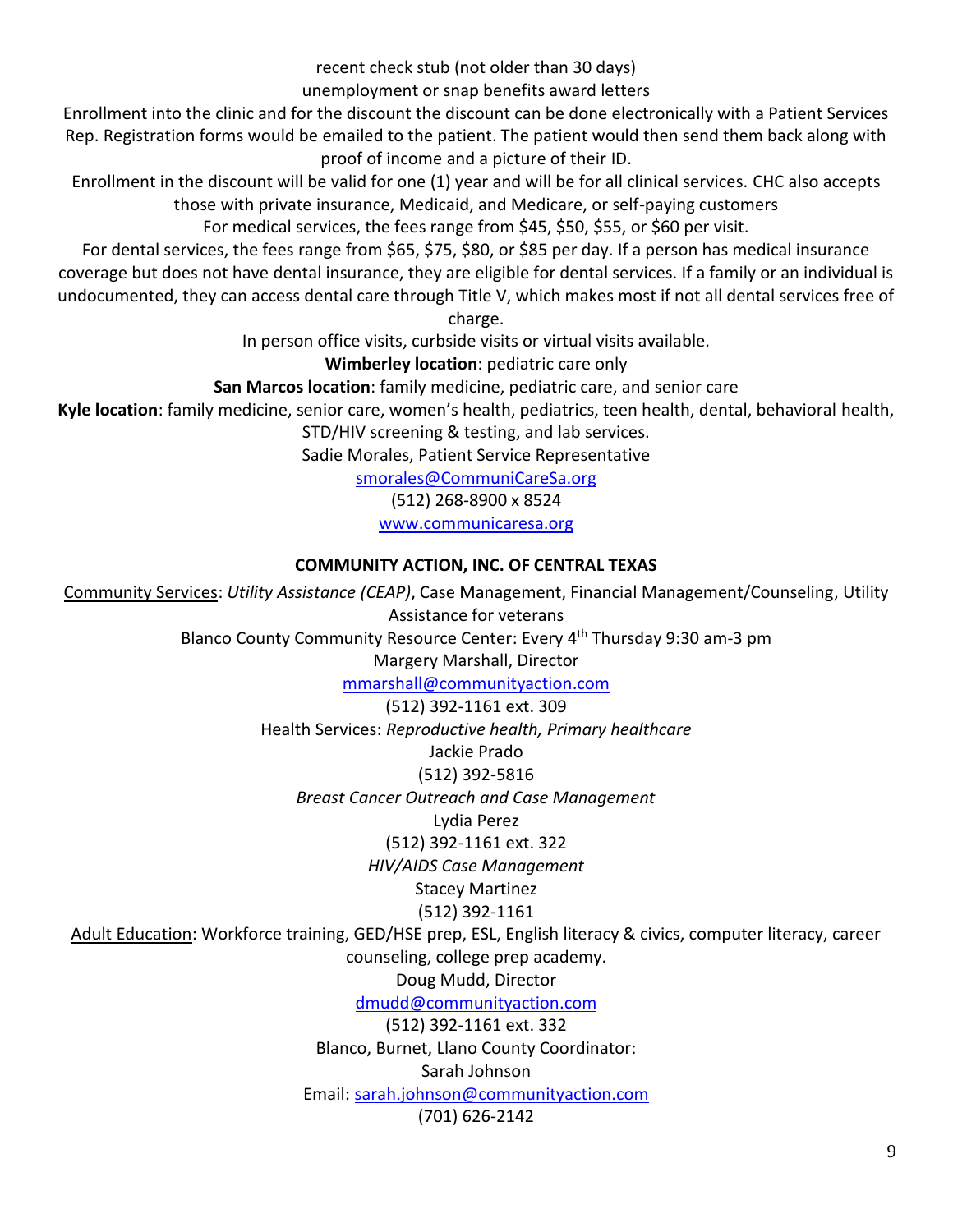## **COMMUNITY LIVING ASSISTANCE AND SUPPORT SERVICES (CLASS)**

<span id="page-13-0"></span>CLASS provides home and community-based services to people with related conditions as a cost-effective alternative to placement in an intermediate care facility for persons with mental retardation or a related condition (ICF-MR/RC). A related condition is a disability, other than mental retardation, that originated before age 22 and that affects the ability to function in daily life. Call toll-free to 1-877-438-5658 to have a person placed on the interest list. Please be prepared to provide Social Security and Medicaid numbers, type of disability, age of the onset of the disability, date of birth, address, and telephone number of the person to be placed on the interest list.

## **CRIME VICTIMS COMPENSATION PROGRAM**

<span id="page-13-1"></span>Payment for loss of wages due to a crime; medical, counseling, funeral expenses, child care. PO Box 12198 Austin, TX 78701 Phone: Statewide (800) 983-9933 or Austin: (512) 936-1200 email: [crimevictims@texasattorneygeneral.gov](http://www4.esc13.net/migrant)

## **DEPT. OF FAMILY & PROTECTIVE SERVICES (CPS/APS)**

<span id="page-13-2"></span>Protecting children, the elderly, and people with disabilities from abuse, neglect, and exploitation.

| Abuse/Neglect Hotline                   | (800) 252-5400        |
|-----------------------------------------|-----------------------|
| <b>Burnet Office-Robin Ortiz</b>        | (512) 756-6006        |
| <b>State Office</b>                     | (512) 438-4800        |
| <b>Texas Runaway Hotline</b>            | (888) 580-HELP (4357) |
| <b>Texas Youth Hotline</b>              | (800) 210-2278        |
| <b>Texas Adoption Resource Exchange</b> | (800) 233-3405        |
| <b>Foster Care or Adoption</b>          | (800) 233-3405        |
| <b>Office of Consumer Affairs</b>       | (800) 720-7777        |
| 1104 Buchanan Dr.                       | 701 W. 51st St.       |
| Burnet, TX 78611                        | Austin, TX 78751      |

## **EASTERSEALS SERVING CENTRAL TEXAS**

<span id="page-13-3"></span>Easterseals serves 1.4 million children and adults with disabilities and their families, offering a wide range of services at 74 affiliates nationwide. We change the way the world defines and views disability by making profound, positive differences in people's lives every day, helping our clients build the skills and access the resources they need to live, learn, work and play.

8505 Cross Park Drive, Ste 120 Austin, TX 78754 Phone (512) 478-2581

## Website: [https://www.easterseals.com/centraltx/](http://www.wondersandworries.org/covid-19-services-resources/)

## **ECUMENICAL CENTER**

<span id="page-13-4"></span>The Ecumenical Center is dedicated to alleviating suffering and facilitating spiritual, ethical, physical, emotional and intellectual healing and growth. Programs include Therapeutic Expressive Arts, Life After Loss program, The Center for Positive Parenting, Center for treating the Whole Warrior (active duty and veterans, and family members), Center for Psychological Testing and Assessment (Mindwise Program). Blanco County Community Resource Center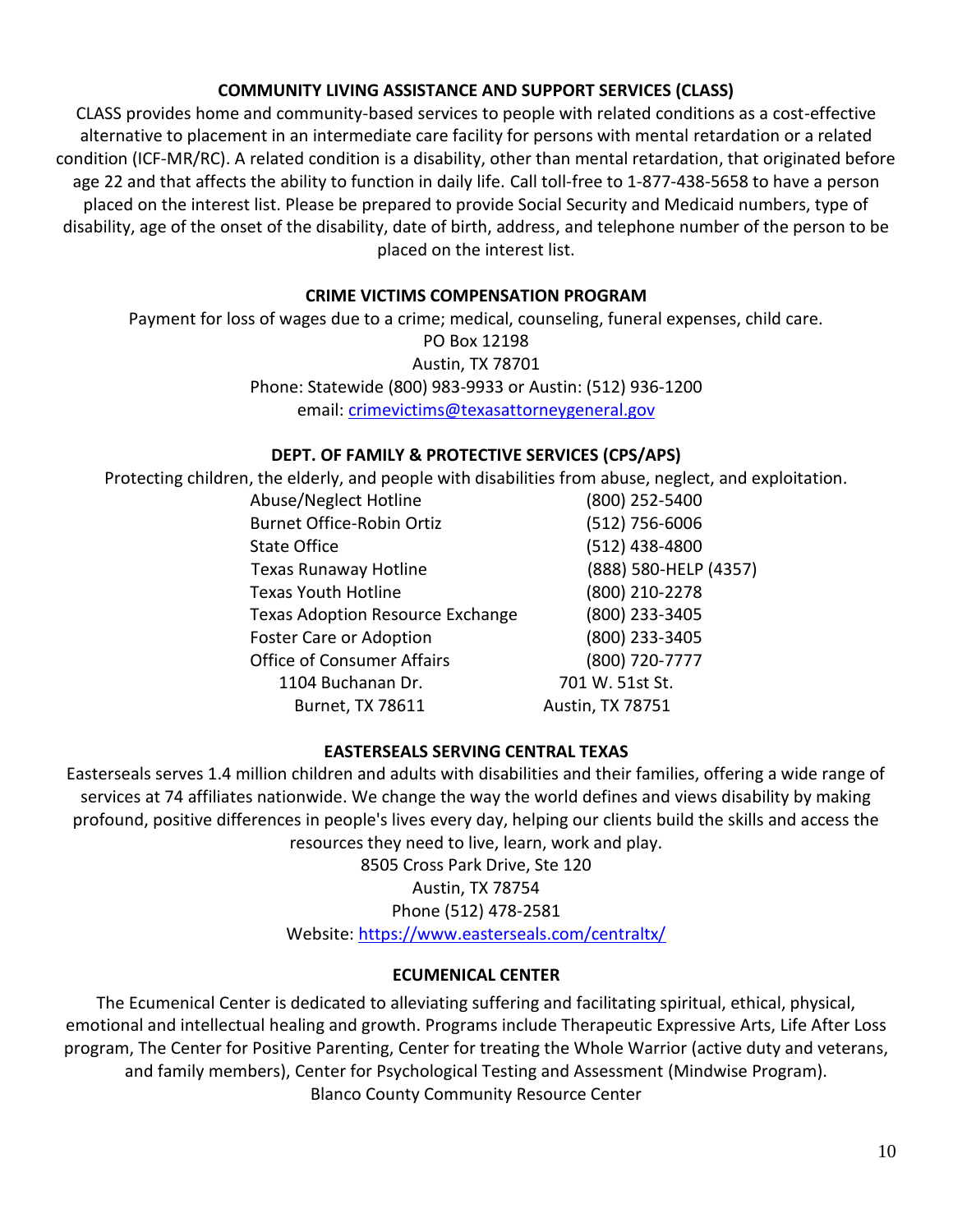Resource Center Phone: (830) 868-0208 Phone: (210) 616-0885 ext. 215 Email: Website: [http://ecrh.org](http://www.hayscaldwellcouncil.org/) Headquarters: 8310 Ewing Halsell Dr. San Antonio, TX 78229

#### **FOUNDATION COMMUNITIES' PROSPER CENTERS**

<span id="page-14-0"></span>At the Prosper Centers, our mission is to build pathways to financial wellness, higher education and health coverage so that those who face barriers have opportunities to prosper. Regardless of where you are in your journey or what your goals are, our amazing team is here to make sure you have the resources you need to

reach your goals. All our services are free.

Prosper Center-North: Prosper Center-South: 5900 Airport Blvd. 2600 W Stassney Ln. Austin, TX 78752 Austin, TX 78745

> Phone: (737) 717-4000 Website: [https://foundcom.org/](mailto:gpowers@endeavors.org)

#### **GOOD SAMARITAN CENTER**

<span id="page-14-1"></span>The Good Samaritan Center (GSC) provides quality, coordinated, and affordable health care, as well as health and wellness education and information to our patients in a Christ-centered, safe environment. Services include medical, prescription assistance, dental, and mental health services for those who are uninsured and live below 200% of the federal poverty level. Seniors on Medicare do not qualify for medical services but may qualify for dental services. Open: Monday, Tuesday, Wednesday, and Thursday. Medical clinic appointments are scheduled from 9 a.m. to 5 p.m. Monday through Thursday;

half of Monday appointments are dedicated to women's health concerns with our female Family Nurse Practitioner. Dental appointments must be scheduled in advance.

The Center is closed Friday, Saturday, and Sunday, and some holidays.

140 Industrial Loop Ste. 100 Fredericksburg, TX 78624 Phone: (830) 990-8651 Website: [http://www.goodsamfbg.org/index.html](http://www.sba.gov/funding-programs/loans/coronavirus-relief-options/paycheck-protec-)

#### **GRIEF SHARE**

<span id="page-14-2"></span>GriefShare is nondenominational and features biblical concepts for healing from grief. The support group meets weekly and the meeting consists of video seminars, support groups, and a personal workbook. The workbook is provided by First United Methodist Church, Johnson City. GriefShare is open to anyone in the

> community. Call for schedule. First United Methodist Church Activity Center 105 N. LBJ Dr. Johnson City, TX 78636 Cindy Leonard Phone: (512) 771-8783 Email: [cleonard@mhm.org](http://www.ssa.gov/) Website: [http://griefshare.org](https://www.tsl.texas.gov/tbp)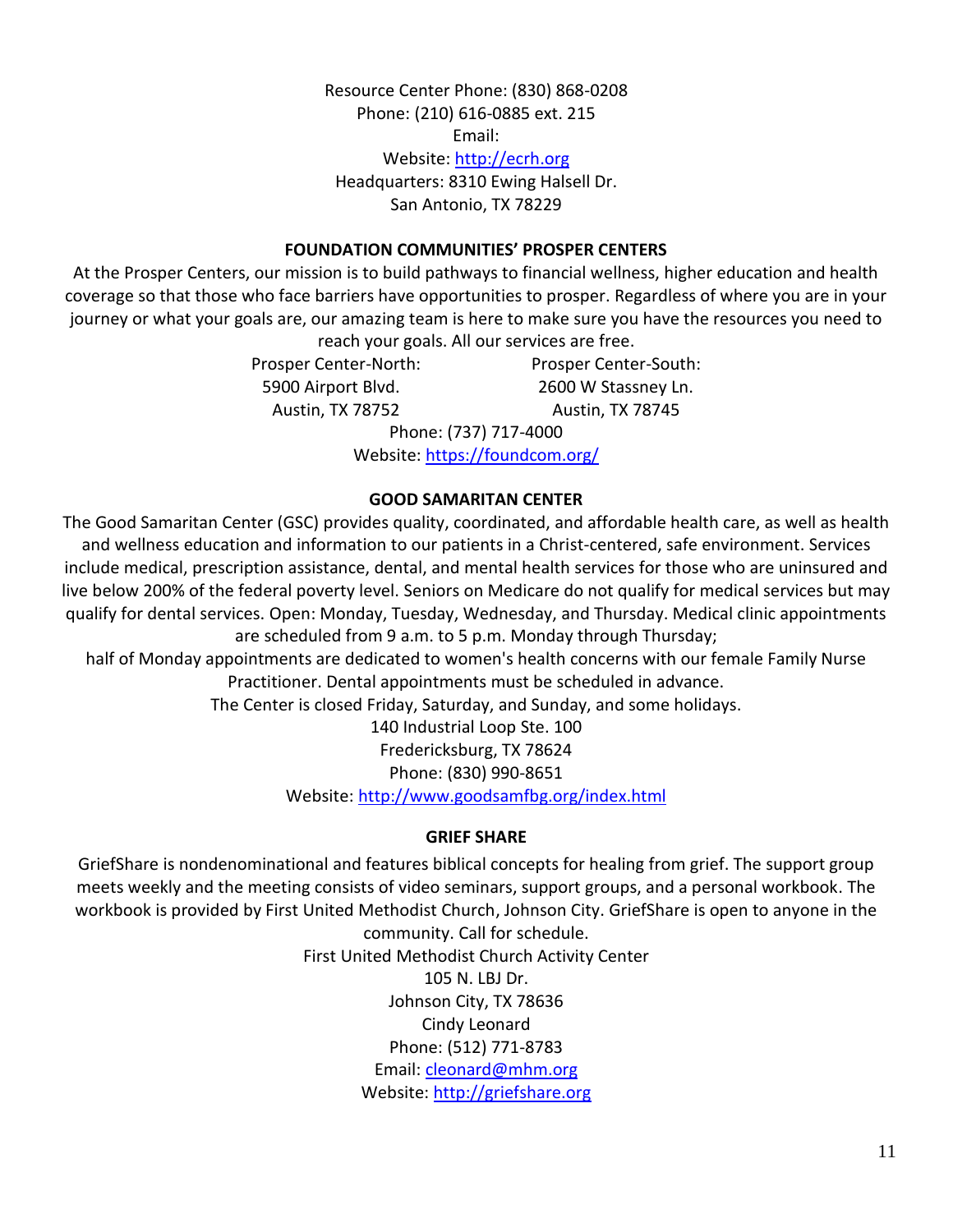## **HEART OF TEXAS PREGNANCY RESOURCE CENTER-HILL COUNTRY**

<span id="page-15-0"></span>Faith-based services include pregnancy tests, limited ultrasounds, individual support, baby boutique, adoption referrals, medical and community resource referrals provided at no cost. Also provides free Prenatal, Parenting & Life Skills/Earn While You Learn programs where participants can purchase new baby items with Mommy Money earned by taking classes. We are a confidential center. We do not require parental consent or

insurance. 1005 W. Highway 290 Dripping Springs, TX 78620 Phone: (512) 894-2298 Website: [http://www.heartoftexasprc.org/](mailto:hope@honorveteransnow.org)

#### **HIGHLAND LAKES FAMILY CRISIS CENTER**

<span id="page-15-1"></span>The Highland Lakes Family Crisis Center is dedicated to offering services for survivors of family violence, dating violence, stalking and adult/child survivors of stranger and non-stranger sexual assault. Serving the region of Burnet, Blanco, Llano and Lampasas counties. This assistance is available 24 hours/day, 7 days/week. HLFCC's services are free and confidential and available to clients on a walk-in or scheduled basis and include: crisis intervention hotline, walk-in assistance & emergency shelter, food, locating and furnishing permanent housing, in-shelter counseling, individual and group along with referral services to other helpful agencies, clothing, transportation, medical accompaniment and legal advocacy. HLFCC offers limited financial assistance for utilities and gas cards. Housing assistance includes referrals, deposits, application fee assistance and rent.

Blanco County Community Resource Center: Rose Jones, Tuesday and Thursdays 9 am- 1pm (830) 868-0208 Main Headquarters: P.O. Box 805 Marble Falls, TX 78654 Phone: (800) 664-3574 Hotline: (830) 693-5600 Website: [https://hlfcc.org](https://hlfcc.org/)

## **HILL COUNTRY CHILDREN'S ADVOCACY CENTER**

<span id="page-15-2"></span>Agency provides trauma focused mental health therapy/services to physically and sexually abused children ages 3-18, witnesses, non-offending family members, and the professionals dedicated to helping victims. Provides video-taped forensic interviews, written statement assistance, on-site medical examinations, evaluations, and referrals. Provides grief support if trauma is present or if the child undergoes a forensic interview through agency. At times, the agency may sponsor training that focuses on abuse, trauma/PTSD. Blanco County Community Resource Center

> 206 Hwy 281 S. Johnson City, TX 78636 Email 1001 N. Hill St. PO Box 27 Burnet, TX 78611 Phone: (512) 756-2607 email: [hccac@hccac.org](https://www.texasadvocacyproject.org/) Website: [www.hccac.org](http://www.comptroller.texas.gov/)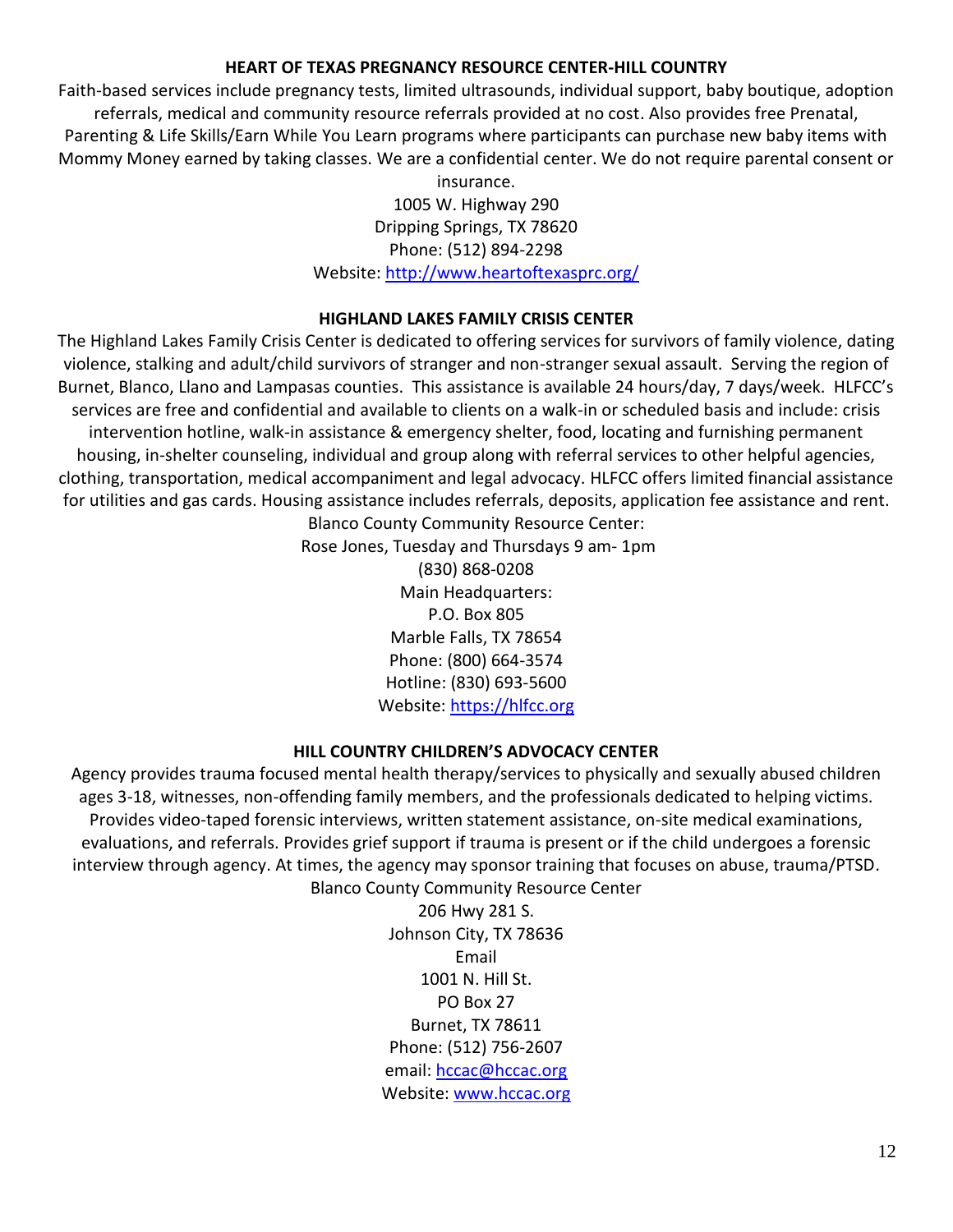## **HILL COUNTRY ECI**

<span id="page-16-0"></span>Hill Country ECI is a statewide program for families with children, birth to three, with disabilities and developmental delays. ECI supports families to help their children reach their potential through developmental service and provides evaluations and assessments, at no cost to families, to determine eligibility and need for services. Families and professionals work as a team to plan appropriate services based on the unique needs of the child and family. No child and family will be turned away because of an inability to pay. ECI goes to families and focuses on working with the child and family in their natural environment, such as at home, grandmas, or a childcare center.

> 1901 Dutton Dr. Suite D San Marcos, TX 78667 Phone: (512) 558-2024

## **HILL COUNTRY MEMORIAL HOSPITAL HOME CARE SERVICES**

<span id="page-16-1"></span>Skilled nursing, home health aides, physical therapy, speech therapy, occupational therapy, homemakers, sitters, IV therapy, medical/social services. 1006 Kerrville Hwy. PO Box 835 Fredericksburg, TX 78624 Phone: (830) 997-1336 Website: [www.hillcountrymemorial.com](http://www.healing-arts.net/wp/services/primary-care/)

## **HILL COUNTRY MEMORIAL HOSPITAL HOSPICE CARE**

<span id="page-16-2"></span>HCM Hospice care teams include aides, social workers, therapists, chaplains and volunteers—all who offer care attuned to compassion and dignity. Together, they form a support system committed to quality hospice care for patients, their families and caregivers. This support system continues to help grieving loved ones through the bereavement process with support groups, memorial services and other activities. Phone: Toll free (800) 859-3169 or (830) 997-1335

## **HILL COUNTRY MENTAL HEALTH & DEVELOPMENTAL DISABILITIES CENTERS (MHDD)**

<span id="page-16-3"></span>Treatment of major depression, bipolar and/or schizophrenic disorders in both adults and children that focuses on an individual's outcomes, selected services, tools, and strengths for them to recover. Psychiatric rehabilitation, Wellness Strategy, Self-Management Training/Education, Peer Support for Recovery, pharmacological management, day programs, residential programs, supported home living, foster and companion care, respite care, service coordination, and vocational services for individuals with developmental

> disabilities. Hill Country MHDD Center 819 Water St., Suite 300 Kerrville, TX 78028 Phone: (830) 792-3300 or (512) 423-0227 Toll free (844) 327-1274 Website: [www.hillcountry.org](https://www.va.gov/healthbenefits/access/emergency_care.asp) Blanco County Community Resource Center 206 Hwy 281 S Johnson City, TX 78636 Email: mramirez@hillcountry.org Phone: (512) 392-8953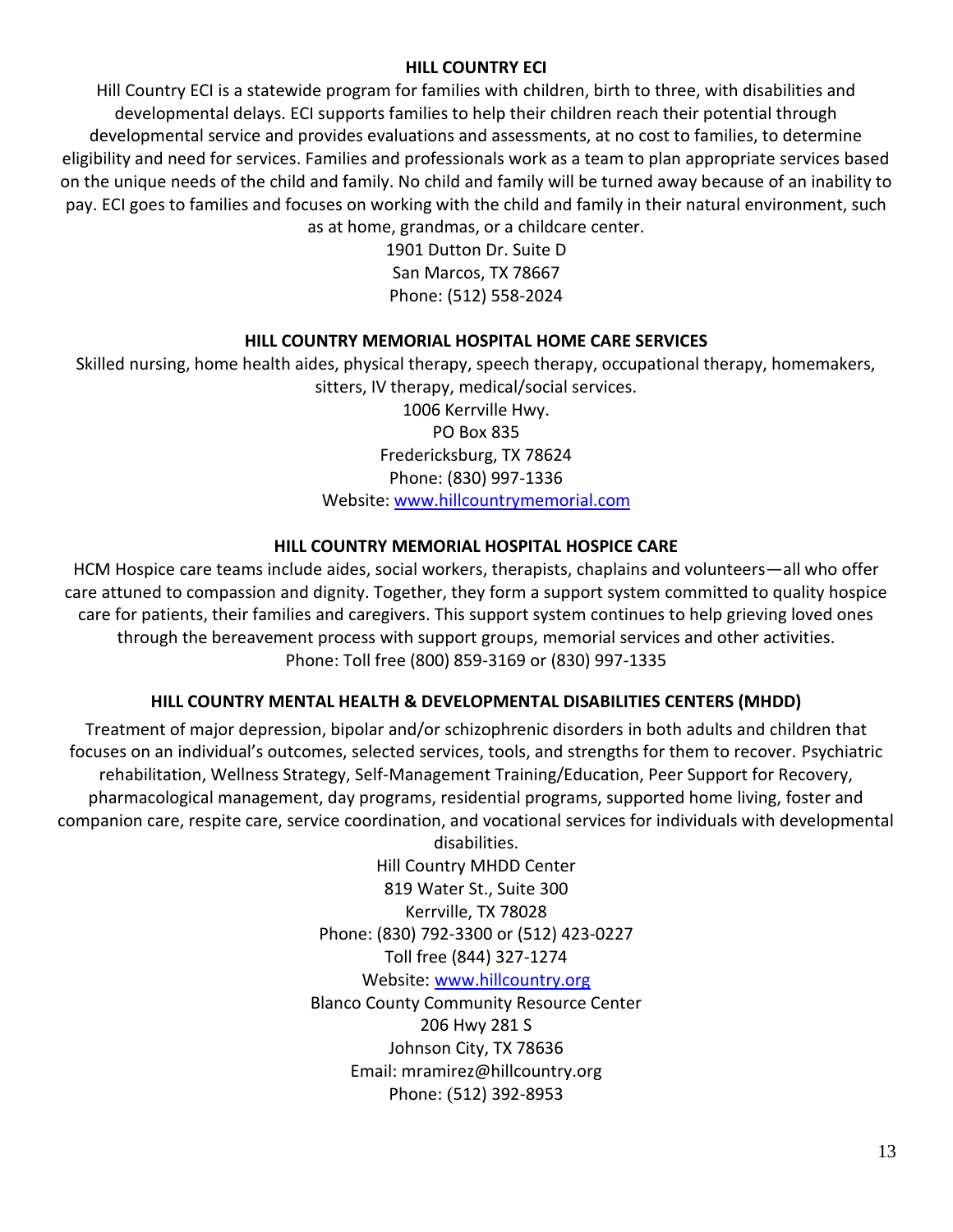## **HILL COUNTRY MHDD PSYCHIATRIC CONSULTATION SERVICES**

<span id="page-17-0"></span>The Psychiatric Consultation Services is designed to ensure that physicians/providers have immediate access to quality telephone and/or video consultations with a psychiatrist 24/7. Psychiatric consultation provides the provider with additional clinical information which can be of assistance in developing a plan of care. Access to a psychiatrist and tele-video equipment is provided at no cost to the provider/facility/patient.

## **HILL COUNTRY MHDD MOBILE CRISIS OUTREACH TEAM**

<span id="page-17-1"></span>Providing a professional and humane response to individuals in a mental health crisis situation utilizing the least restrictive intervention and treatment methods possible. Services include psychiatric assessments, psychiatric medical care, crisis counseling, referrals and rehabilitation services. MCOT serves residents who are experiencing a psychiatric crisis who are unable or unwilling to go to an emergency room.

> Hays County MCOT 1200 N. Bishop St. San Marcos, TX 78666 Emergency crisis line: (877) 466-0660 Phone: (512) 392-7151

## **HILL COUNTRY MHDD YOUTH CRISIS RESPITE CENTER**

<span id="page-17-2"></span>Crisis respite services provide short-term, community-based residential crisis treatment to individuals with low risk of harm to self or others. Four-bed facility serves males and females between 13 and 17 years of age. Therapeutic environment for individuals. Youth will be provided access to family support services, counseling, therapeutic intervention to increase coping skills, life skills, nursing services, psychiatric services, family partner supports, and medication training. Youth also will be provided individualized services targeted to alleviate the current identified crisis.

Mental Health Crisis Hotline: (877) 466-0660 or (512) 667-9868

## **JOHNSON CITY CHRISTIAN FOOD PANTRY**

<span id="page-17-3"></span>Provides food and some non-food items (when available) to the citizens of Blanco County. Distribution from storefront located at the Blanco County Community Resource Center. Every Monday and Wednesday from 9 a.m. to 12 p.m. and every 4<sup>th</sup> Saturday from 10 a.m. to 12 p.m. Blanco County Community Resource Center

> 206 Hwy 281, PO Box 191 Johnson City, TX 78636 Phone: (512) 517-6347 email: [jcfoodpantry636@gmail.com](https://hhs.texas.gov/services/health/star-kids)

## **JOHNSON CITY HOUSING AUTHORITY OAK CREST (Federal) & LEANING OAKS (State)**

<span id="page-17-4"></span>Federal housing assistance to low and very low-income people and families with 60 units.

Program offerings include Combined Community Action program and Chair Exercise Program.

304 S. Ave. F

Johnson City, TX 78636

Phone: (830) 868-7322

email[: johnsoncityha@yahoo.com](mailto:David.Ross@dshs.texas.gov)

## **K'STAR YOUTH AND FAMILY SERVICES**

<span id="page-17-5"></span>Free services to youth and parents who are experiencing difficult living situations or problems with truancy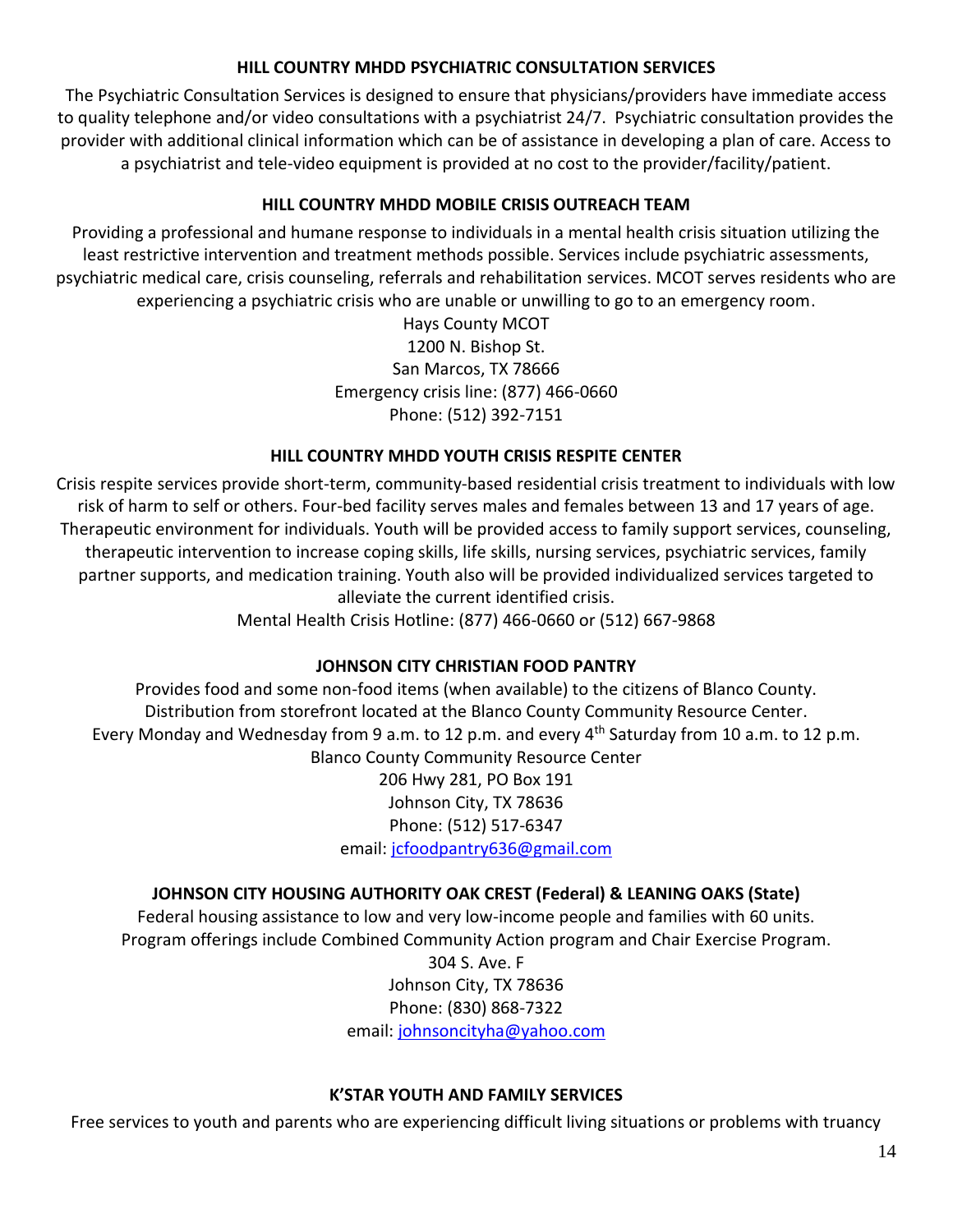and are a school dropout risk. Provide counseling and parenting skills training to help families learn to effectively solve problems in an appropriate fashion Family Specialist Phone:

#### **LEGAL ASSISTANCE**

#### Resources for Legal assistance for people in Blanco County

<span id="page-18-1"></span><span id="page-18-0"></span>\*\*If you or a loved one are in an active deportation or detention crisis, please call ICE out of Austin's Linea de Defensa Comunitaria/Deportation Crisis Hotline at (512)-270-1515 (PLEASE NOTE: The hotline is operated by ICE Out of Austin)

#### **AMERICAN GATEWAYS**

No and low-cost immigration services Referral line: (512) 478-0546 ext. 200 Website: [www.americangateways.org](http://www.txhha.com/)

#### **CATHOLIC CHARITIES**

<span id="page-18-4"></span><span id="page-18-3"></span><span id="page-18-2"></span>Immigration legal services program offers affordable immigration legal assistance Phone: (512) 651-6100 Website: [www.ccctx.org](https://crctxinc-my.sharepoint.com/personal/blanco_crctx_org/Documents/Help_Services%20Guide/www.ccctx.org)

#### **LEGAL AID**

Fees based on a sliding scale Phone: (800) 369-9270 Website: [www.texascourthelp.gov](http://trla.org/)

#### **PROSPER CENTER**

Stephanie Chavarria Phone: (512) 610-7376 Email: [stephania.Chavarria@foundcom.org](http://www.safeaustin.org/)

#### **TEXAS LAW HELP**

Website: [https://texaslawhelp.org/home](http://www.twogetherintexas.com/)

#### **TEXAS RIO GRANDE LEGAL AID**

Justice Hotline: (888) 988-9996 Website: [https://www.trla.org](http://www.cdc.gov/)

#### **LONESTAR CIRCLE OF CARE**

<span id="page-18-7"></span><span id="page-18-6"></span><span id="page-18-5"></span>At Lone Star Circle of Care (LSCC), we believe that offering comprehensive healthcare to patients in need helps to build healthy families and strong communities. Guided by our mission, LSCC delivers patient centered care to our Texas neighbors while embracing innovation and evidence-based practices. With 20 clinic locations, through out six counties we offer Family and Adult Medicine, Pediatrics, Senior Health, Vision Care, Obstetrics & Gynecology, Behavioral and Mental Health, Dentistry and Pharmacy services. To schedule an appointment at a location near you, please call 877-800-5722. Most insurances are accepted including Medicaid, CHIP and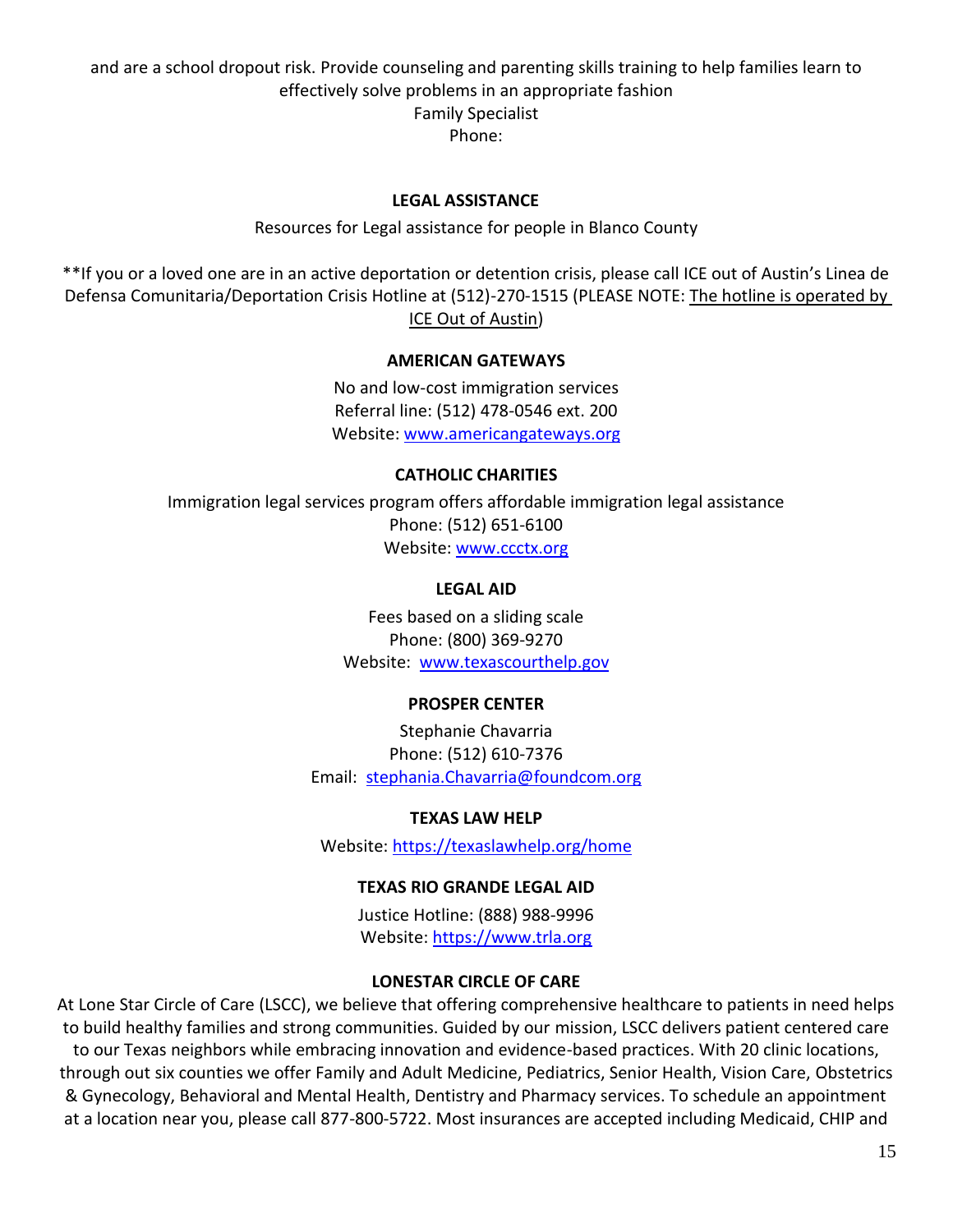Medicare. For those without insurance, sliding fee discounts are available to those who qualify.

## **METHODIST HEALTHCARE MINISTRIES OF SOUTH TEXAS / WESLEY NURSE**

<span id="page-19-0"></span>Methodist Healthcare Ministries is a faith-based, non-profit organization dedicated to creating access to health care for uninsured and low-income families through direct services & community partnerships. Financial assistance is provided in certain circumstances for utilities, gas, food, dental bills, prescriptions and other needs. The Wesley Nurse performs health and wellness screenings: blood pressure, blood sugar levels, BMI (height/weight), home visits, and education on diabetes and nutrition, as well as spiritual support. Programs offered include CPR, Daniel Plan, Stop the Bleed, and Exercise classes (at First United Methodist

> Church). Cindy Leonard Phone: (512) 771-8783 Email: [cleonard@mhm.org](http://www.hhs.texas.gov/PEBT) First United Methodist Church 105 N. LBJ Dr., PO Box 207 Johnson City, TX 78636 Phone: (830) 868-7440 Wednesday 9-4 pm Blanco County Community Resource Center 206 Hwy 281 S Johnson City, TX 78636

## **OLDER ADULT RURAL SERVICES (OARS)**

<span id="page-19-1"></span>OARS is operated by the Blanco County Community Resource Center. OARS acts as an advocate for the 55+ population by providing assistance for health services, equipment, housing, legal assistance, utilities, fuel,

prescription costs, etc. Blanco County Community Resource Center 206 Hwy. 281 S Johnson City, TX 78636 Phone: (830) 868-0208 Email: [blanco@crctx.org](https://www.americangateways.org/) Website: [http://crctx.org](mailto:blanco@crctx.org)

## **PHOENIX CENTER**

<span id="page-19-2"></span>The Phoenix Center inspires hope, health and healing by providing the highest level of mental health care to children and their families through innovative trauma-informed therapy and education. They employ a wrap-around model of care to meet the complex needs of the whole child and family. Working with children, parents, educators and school administrators, they ensure children who have experienced trauma are always receiving the highest level of care, whether they be at home or school.

Services include counseling, children's groups and CAMP PHOENIX.

Bryan Rivera

Phone: (830) 265-6725

Email: [bryan@phoenixtx.org](http://www.goodsamfbg.org/index.html)

Website: [http://www.phoenixtx.org](http://www.samhsa.gov/find-help/disaster-distress-helpline)

## **PROJECT HOPE**

<span id="page-19-3"></span>Program designed for adolescents ages 12-17 and their families who have a problem with alcohol and/or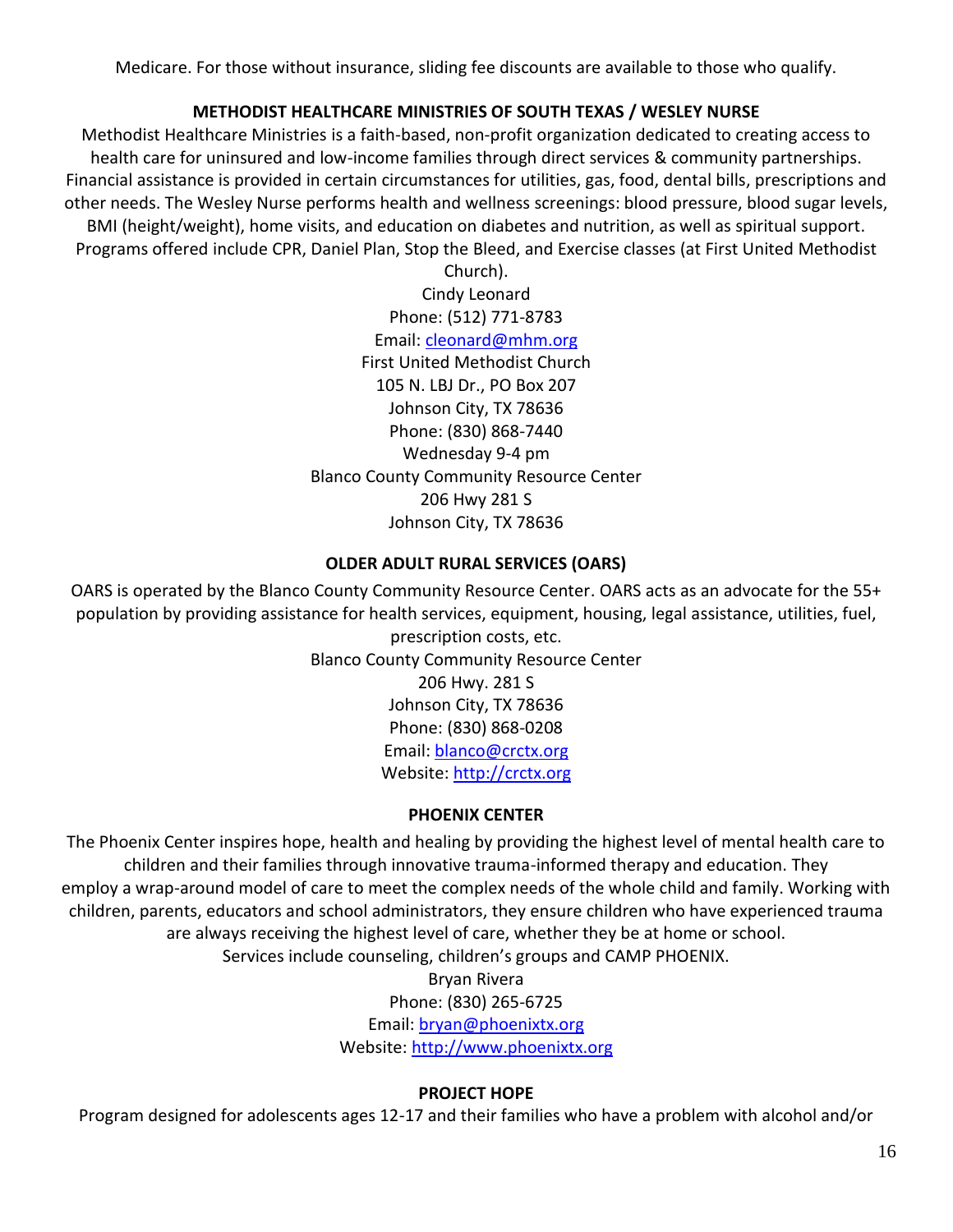drugs. The goal is to help teens develop and practice "Real Life Skills" that can improve their understanding of the negative impact of their drug use and motivate them to decrease use. Funding: Texas Department of State Health Services offers funding for families who meet income eligibility, Medicaid for individuals 21 and under,

Self-Pay or Juvenile Probation funded. 1901 Dutton Dr. Ste. E San Marcos, TX 78666 Phone: (800) 733-1214 or (512) 396-7695 email: [info@hayscaldwellcouncil.org](http://www.blancocovidtest.org/) Web: [www.hayscaldwellcouncil.org](https://www.facebook.com/pages/Blanco-American-Legion-Post-352/426792277422710)

## **RANDOM ACTS OF KINDNESS FOUNDATION**

<span id="page-20-0"></span>Helping people through simple, kind gestures such as mowing yards, fixing water heaters, mailing friendship cards, etc. To learn more about how they can help, contact:

Dave Lageman Phone: (830) 833-5269 (Kee Hudson-Good Samaritan)

## **REGION 13 EDUCATION SERVICE CENTER**

<span id="page-20-1"></span>Serves as a liaison between the Texas Education Agency and the local school districts and the schools they serve by disseminating information, conducting training and consultation for both federal and state programs. Region 13 provides professional development, consultation and support in areas such as technology, bilingual education, special education, gifted and talented education, and programs for at-risk students. They also offer school improvement and special services. Region 13 has available alternative teacher, principal and superintendent certification programs.

5701 Springdale Road Austin, TX 78723 Phone: (512) 919-5313

## **MIGRANT EDUCATION PROGRAM**

<span id="page-20-2"></span>Helps migrant students overcome the challenges of mobility, cultural and language barriers, social isolation, and other difficulties associated with migrant life. The program is designed to help students succeed in school. Children from birth to 21 are eligible. Other benefits include supplemental tutoring, Early Literacy, school clothing and supplies, free school lunch program, Tools for Academic Success, Student leadership Institutes.

> Marquita Orta Migrant Recruiter-Academic Services 5701 Springdale Rd. Austin, TX 78723 Phone: (512) 919-5457 Email: [Marquita.orta@esc13.txed.net](mailto:Marquita.orta@esc13.txed.net) Website: [http://www4.esc13.net/migrant](https://www.dshs.texas.gov/coronavirus/testing.aspx)

## **SAFE (STOP ABUSE FOR EVERYONE)**

<span id="page-20-3"></span>The SAFE Alliance exists to stop abuse for everyone by serving the survivors of child abuse, sexual assault and exploitation, and domestic violence. They are dedicated to ending violence through prevention, advocacy, and comprehensive services for individuals, families, and communities that have been affected by abuse. Advocacy and crisis intervention/face-to-face emotional support is available Mon - Fri from 8 a.m. to 4 p.m. Phone: 512.267.7233 (24 hour SAFEline)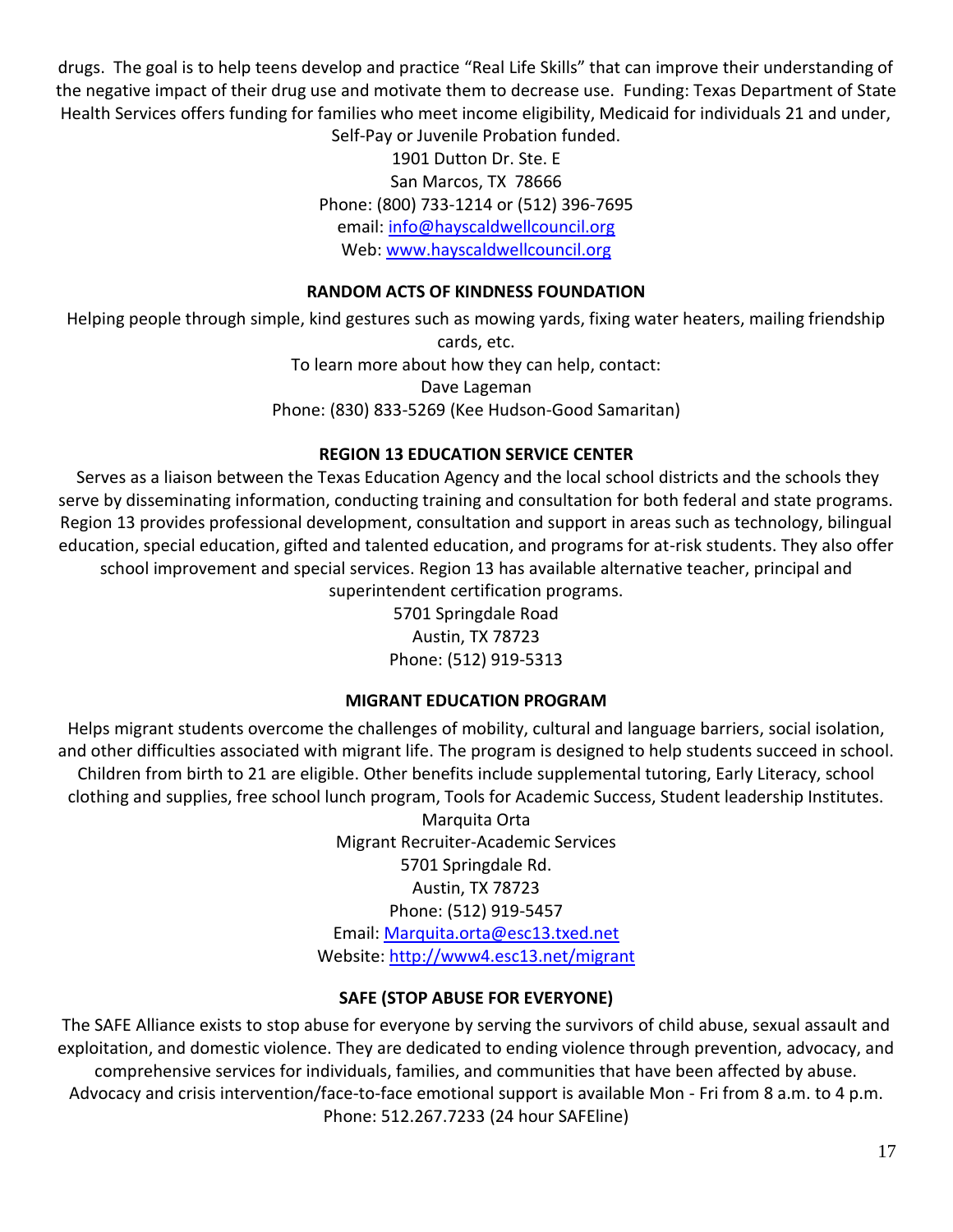## Text: 737.888.7233 Website: [www.safeaustin.org](https://crctxinc-my.sharepoint.com/personal/blanco_crctx_org/Documents/Help_Services%20Guide/cscdtransferagent1@blancocountytexas.org)

## **SAFE-HIP PROGRAM**

<span id="page-21-0"></span>The Strong Start team at SAFE serves those in foster care who will be or are parents through their Helping through Intervention and Prevention (HIP) program.

The HIP program is designed to provide free services to these parents who are pregnant and/or parenting children ages 0-2 in Central Texas, including:

Current or former foster youth

Parents whose parental rights have been terminated

Families who previously had a child die due to abuse/neglect

A Parent Educator can offer free classes over the phone, or virtually through Microsoft Teams. For foster children who are parents and would like to start classes immediately, please notify the CRC. The CRC has the application a parent can complete, or the parent can complete the application online. CRC Site Coordinators will be available to help. Parents will also be introduced to and referred to additional resources and services if

needed.

Vincent Tovar Project HOPE Outreach Specialist Phone: 512-940-4320 Email: [vtovar@safeaustin.org](http://www.usbgfoundation.org/) Website: [www.safeaustin.org](http://www.trla.org/covid19-main)

## **SANCTUARY OF HOPE – PREGNANCY**

<span id="page-21-1"></span>A community in the Comal County/Bulverde area that seeks to provide a caring and nurturing home to single expectant mothers ages 12-22 and their children.

Phone: 210-499-1554

Email: carrol.fisk@sohcares.org

[www.sohcares.org](https://crctxinc-my.sharepoint.com/personal/blanco_crctx_org/Documents/Help_Services%20Guide/Stephen6451@hillcountry.org)

## **SOCIAL SECURITY ADMINISTRATION**

<span id="page-21-2"></span>Assistance to individuals applying for Social Security card, retirement benefits, disability benefits, Medicare and Supplemental Security income (SSI) for the needy, aged, blind, and disabled.

5508 Hwy. 290 W Austin, TX 78735 Phone: (855) 221-3523

or

900 E. Bugg Lane Ste. 200

San Marcos, TX 78666

Phone: (800) 772-1213 or (512) 396-3972 or TTY (512) 392-9037

Website: [www.ssa.gov](https://www.texvet.org/resources/mvpn-hill-country)

## **TALKING BOOKS FOR TEXANS**

<span id="page-21-3"></span>The Texas State Library and Archives Commission provide library services to Texans who cannot read standard print due to a visual, physical, or organic reading disability. Approximately 80,000 books and 80 magazines are available as recorded cassettes, large print, and Braille books. All services are fee, including playback machines and postage. To participate in this free service, call (800) 252-9605 for an application form.

Office hours: Monday-Friday from 8:00 a.m. to 5:00 p.m.

PO Box 12927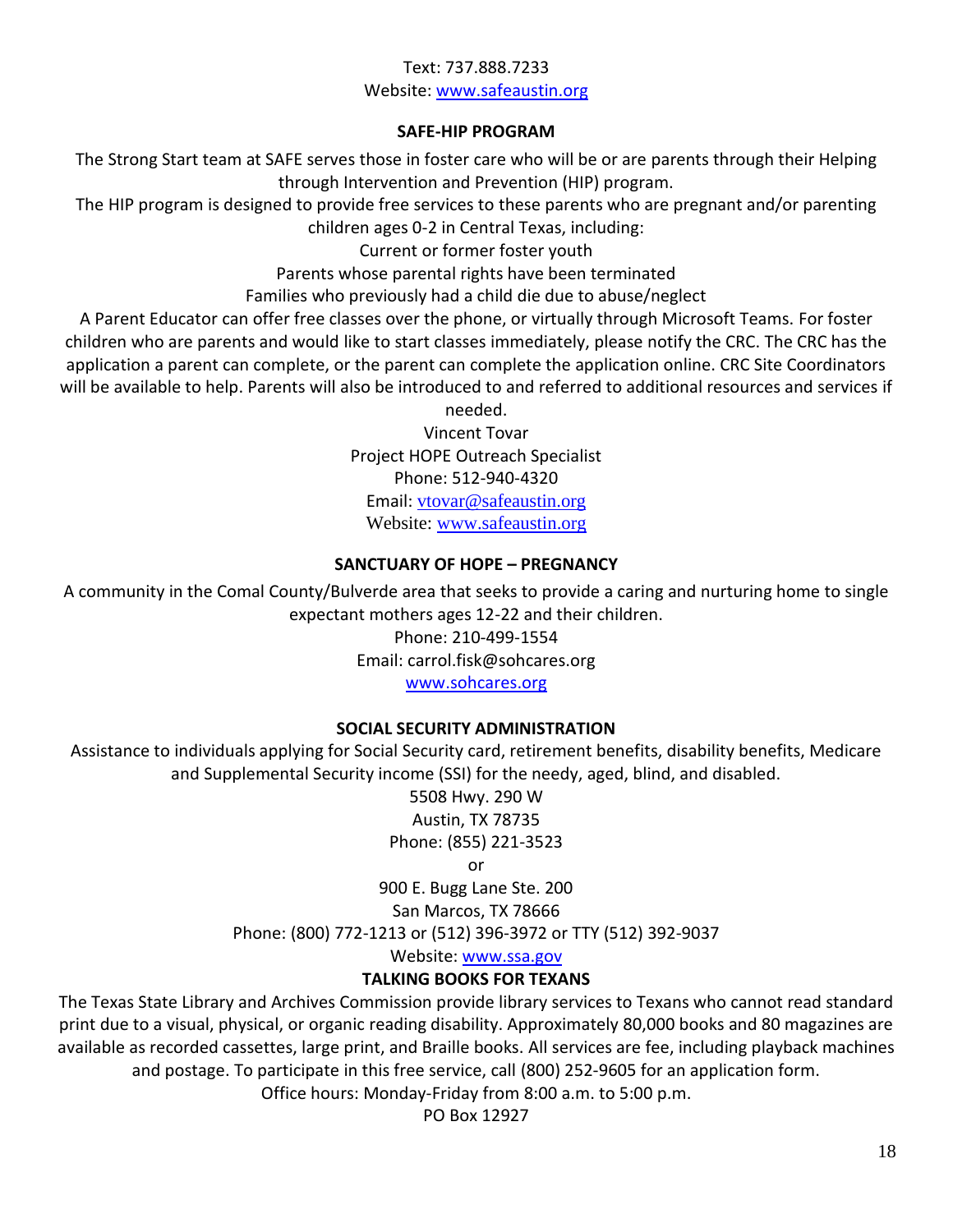## Austin, TX 78711-2927 Phone: (800) 252-9605 Website: [https://www.tsl.texas.gov/tbp](http://www.wondersandworries.org/covid-19-services-resources/)

## **TEXAS A&M AGRILIFE EXTENSION SERVICE, BLANCO COUNTY**

<span id="page-22-0"></span>In Blanco County, Extension staff include: County Extension Agent-Family and Consumer Sciences and County Extension Agent-Agriculture and Natural Resources. Programming includes foods and nutrition, health, food safety, agriculture, livestock, and natural resources. Both agents work actively in the 4-H program supporting the project work, character education, and community service of Blanco County youth. Local Extension clubs include Master Gardeners, Extension Education Association, and 4-H.

> Gretchen Sanders County Extension Agent-Family & Community Health Blanco County Annex 101 E. Cypress St. Ste. 109 PO Box 189 Johnson City, TX 78636 Phone: (830) 868-7167 email: [blanco-tx@tamu.edu](https://www.yourtexasbenefits.com/) Website: [www.blanco.agrilife.org](http://www.blanco.agrilife.org/)

## **TEXAS LAW HELP**

<span id="page-22-1"></span>Find legal information, forms, and help on: Court Basics, Family, Divorce and Children, Protection from Violence or Abuse, Name Change, Criminal Records & Traffic, House & Apartment, Health & Benefits, Immigrant Rights, Money & Debt, School & Work, Veterans & Military, Disaster Relief, Individual Rights Website: <https://texaslawhelp.org/home>

## **TEXAS ADVOCACY PROJECT**

<span id="page-22-2"></span>Prevent domestic and dating violence, sexual assault, and stalking throughout Texas by providing free legal services, access to the justice system, and education.

> Hotline: 800-374-HOPE Website: [https://www.texasadvocacyproject.org/](mailto:blancopharmacyandwellness@gmail.com)

## **TEXAS DEPARTMENT OF STATE HEALTH SERVICES (DSHS)**

<span id="page-22-3"></span>Provides HIV/STD testing, immunizations, tobacco prevention, tuberculosis elimination division; public health preparedness and epidemiology, zoonosis; and public health nursing. Client visits by appointment only. Offers immunizations for uninsured, underinsured, and Medicaid recipients.

Mobile Immunization Sites:

Blanco County Community Resource Center Dates determined monthly. Call (830) 868-0208 for more information.

2nd Tuesday 2nd Wednesday Trinity Lutheran Church Blanco County CRC 703 Main St. 206 S. Hwy 281 Blanco, TX 78606 Johnson City, TX 78636

Office:

1016 Broadway St. Ste. 103 Marble Falls, TX 78654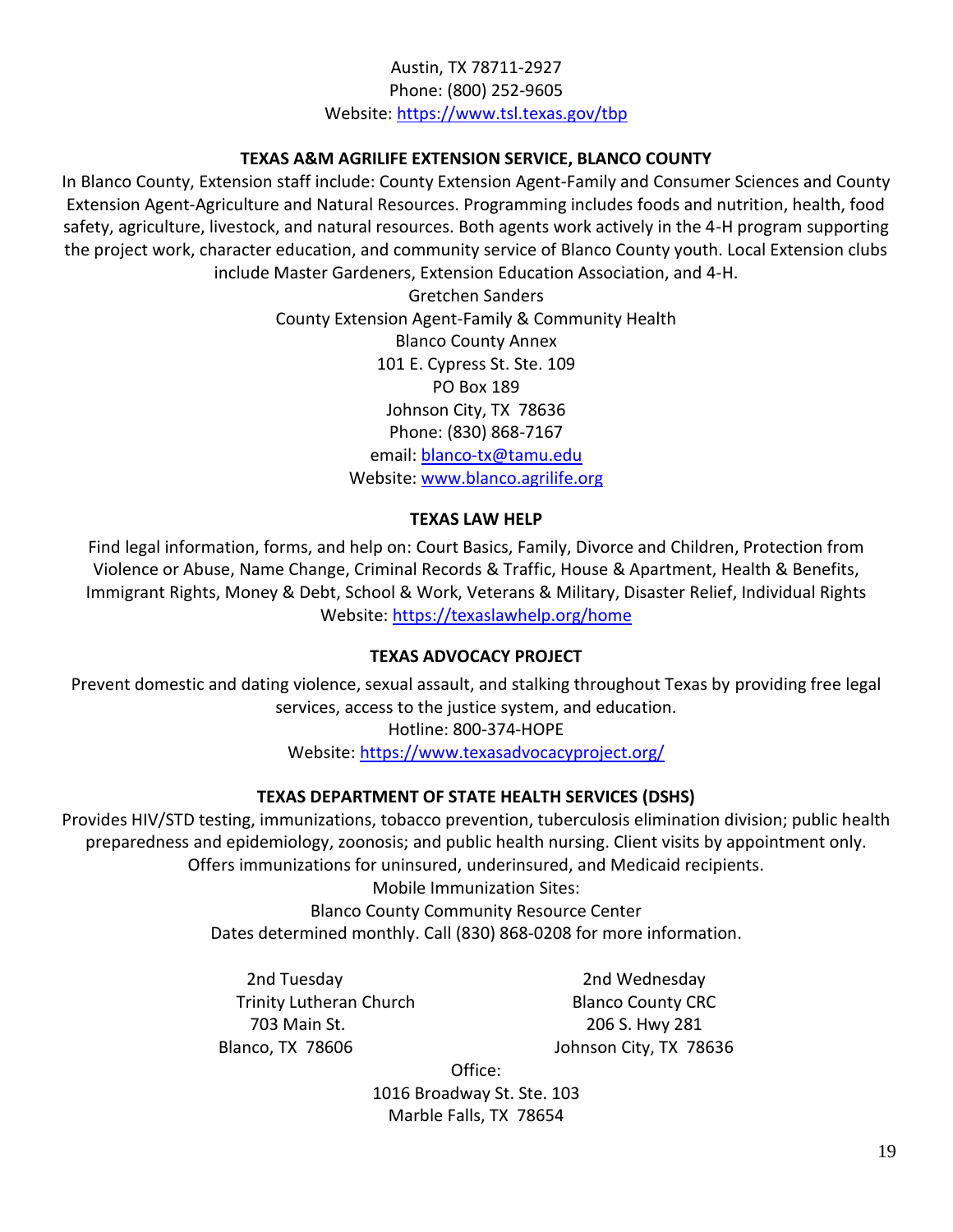## Phone: (830) 693-8424

*Texas Department of State Health Services* also provides Case Management Social Work services to all families with a Special Needs child under the age of 21. These services consist of an assessment of family needs and follow up to assist in obtaining services either provided by DSHS or other agencies. For Blanco County a referral can be made by calling the DSHS Regional office at 800-789-2865 or Statewide at 877-847-8377.

David Ross LCSW Texas Department State Health Services Social Worker/Case Management Services 1403 Blackjack Street Lockhart, TX 78644 512-376-1078 FAX512-398-9022 Email: [David.Ross@dshs.texas.gov](http://www.txalz.org/)

## **TDSHS-OSAR (Outreach, Screening, Assessment and Referral)**

<span id="page-23-0"></span>Free program to help individuals who have a problem with drugs and alcohol locate available services in their communities. (844) 309-6385

## **TDSHS-CHILDREN WITH SPECIAL HEALTHCARE NEEDS (CSHCN)**

<span id="page-23-1"></span>CSHCN Services Program provides services to children with extraordinary medical needs, disabilities, and chronic health conditions. The CSHCN Services Program's healthcare benefits may include payments for medical care, family support services, and related services not covered by Medicaid, CHIP, private insurance or other "third party payers." The program also contracts with agencies throughout the state to provide an array of clinical and support services to children with special health care needs and their families. The CSHCN Services Program also assists children and their families by supporting case management

at DSHS regional offices. DSHS 1403 Blackjack SU F Lockhart, TX 78644 Phone: (800) 789-2865 or (512) 376-1078 Martha Calderon Phone: (512) 873-6315

## **MEDICAL TRANSPORT PROGRAM (MTP)**

<span id="page-23-2"></span>The Medical Transportation Program (MTP) helps *CSHCN Services Program* clients get to their doctor's office, drugstore, or any place that they get medical services. If you have no way to get to these places, MTP can help you. To get a ride, you or your child must be on Medicaid or be in the Children with Special Health Care Needs program. You also must not have any other way to get to the doctor or drug store.

Open: Monday-Friday from 8:00 a.m. to 5:00 p.m.

Phone: (877) MED-TRIP or (877) 633-8747

## **TEXAS HEALTH AND HUMAN SERVICE COMMISSION (THHSC)**

## **THHSC-CASE MANAGEMENT FOR CHILDREN AND PREGNANT WOMEN (CPW)**

<span id="page-23-4"></span><span id="page-23-3"></span>Case Management for Children and Pregnant Women (CPW) provides services to children with a health condition/health risk, birth through 20 years of age and to high-risk pregnant women of all ages, in order to help them gain access to help with medical services, school issues, and medical equipment and supplies. 1100 W. 49th St.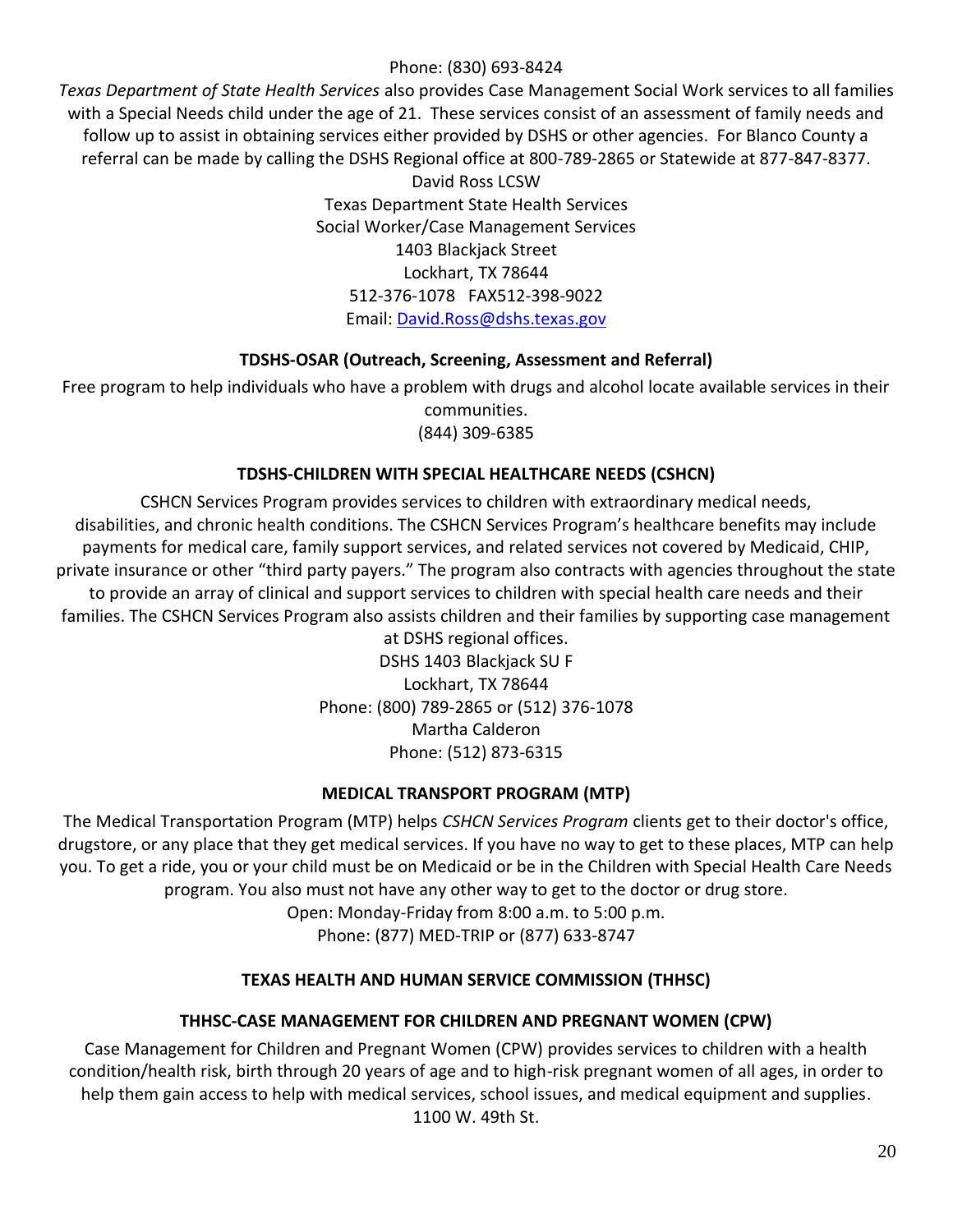## Austin, TX 78756-3199 PO Box 149347 Austin, TX 78714-9347 Phone: (800) 252-8023 ext. 2168 or (512) 776-2168; Relay Texas 7-1-1

## **THHSC-COMMUNITY PARTNER PROGRAM (YourTexasBenefits)**

<span id="page-24-0"></span>The Community Partner Program builds bridges between Texas Health and Human Services and Texas communities to provide Texans access to food, cash and health care. Texans can apply for these state benefits programs at [YourTexasBenefits.com](https://www.southtexas.va.gov/locations/Kerrville_VA_Hospital.asp) Programs include: food assistance through the Supplemental Nutrition Assistance Program (SNAP), health care assistance through Medicaid, Children's Health Insurance Program (CHIP) and Healthy Texas Women (HTW), and cash assistance through Temporary Assistance for Needy Families (TANF) Some people do not have access to a computer or are not comfortable applying for or managing benefits online. Through the Community Partner Program, Texans can get help applying for or managing benefits online from local organizations they visit regularly and trust. Whether you are a Community Partner looking for resources, an organization interested in learning more about the CPP or a Texan looking for

assistance online, we can help. Community Partner Program, RPS Health and Human Services 909 W. 45<sup>th</sup> St., MC 2077 Austin, TX 78751 Phone: (972) 231-8096

## **THHSC-DENTAL CARE-MEDICAID (CHILDREN)**

<span id="page-24-1"></span>Medicaid provider will have assigned a dental plan for recipient: Dentaquest or MCNA. These plans cover children up to age 20. If a provider will not cover a 20-year-old, call the HELP number or the medical provider. The medical provider must give the recipient an alternative dental provider. Medicaid will also provide transport to dental providers.

HELP number: (800) 964-2777

## **THHSC-MEDICAID, SNAP (Food Stamps) & TANF**

<span id="page-24-2"></span>Health and Human Services Commission facilitates access to Medicaid, programs for TANF recipients, lowincome children and parents, pregnant women ineligible for TANF, caregivers, second parents of deprived children and certain immigrants. Provides food stamps to low-income families. Provides temporary financial assistance to families with needy children who are deprived of parental support (through TANF).

The SNAP food benefits (formerly called Food Stamps) helps people with low incomes and resources buy the food they need for good health. SNAP benefits are given to a single person or family who meets the program's requirements. HHSC sends a renewal application to a family getting SNAP before the end of each benefit period. Most benefit periods last for six months but some can be as short as one month or as long as three years. For most adults between the ages of 18 and 50 who do not have a child in the home, SNAP benefits are limited to three months in a three-year period. The benefit period can be longer if the adult works at least 20 hours a week or is in a job or training program. Some people may not have to work to get benefits, such as those who have a disability. HHSC gives SNAP benefits through the Lone Star Card. This is a plastic card that is used like a credit card at the cash register to pay for purchases. Each month, the family's approved monthly SNAP amount is placed in the card's account. Virtual appts., in Blanco County CRC on Mondays (512) 684-2553

1901 Dutton Dr. Ste. C PO Box 948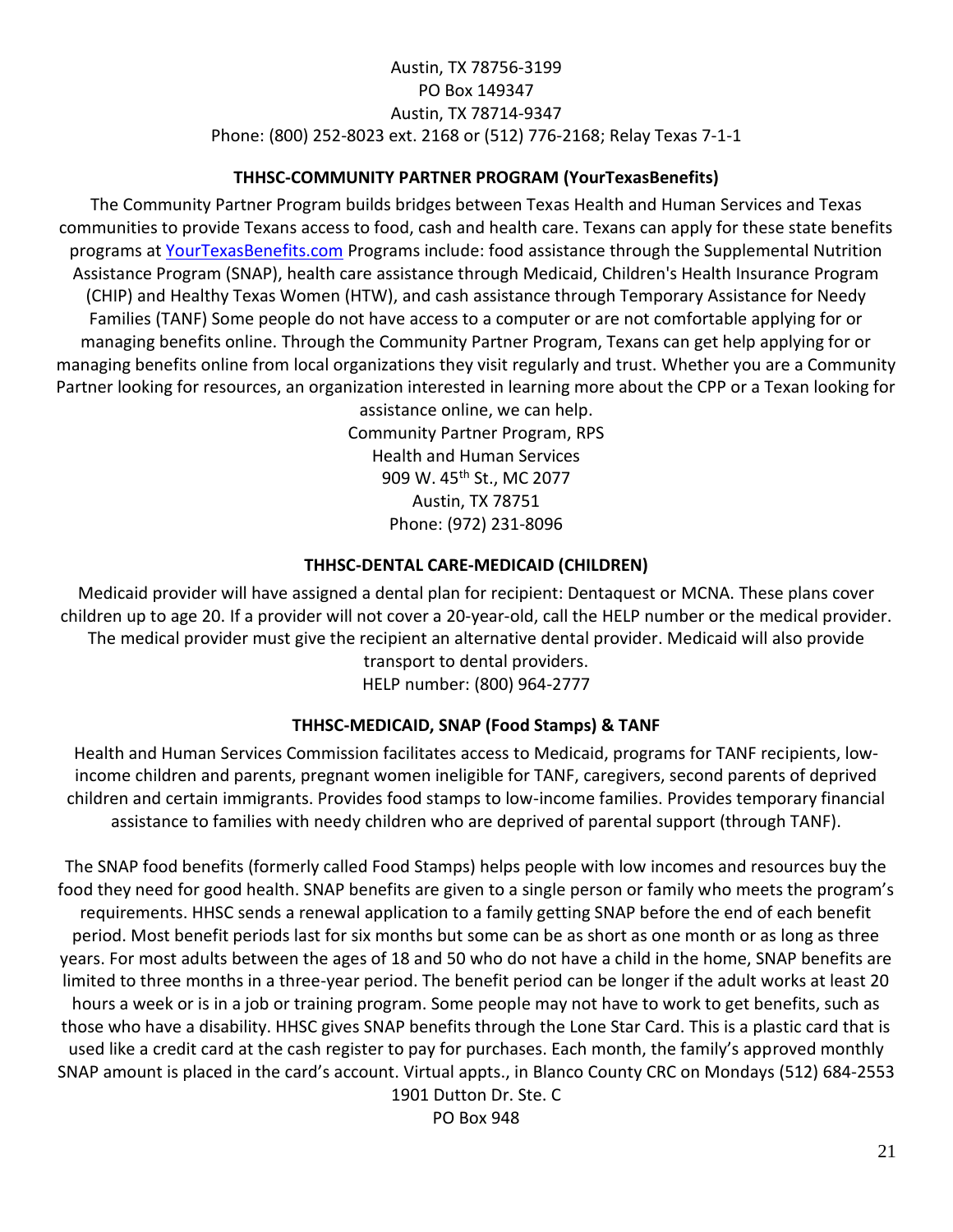## San Marcos, TX 78666 Phone: (512) 753-2201

## **THHSC-TEXAS HEALTH STEPS**

<span id="page-25-0"></span>Preventive health program for Medicaid recipients through age 20. Texas Health Steps outreach staff educate the parents about the preventive health benefits their children have through Medicaid which include periodic medical and dental check-ups, appointment scheduling assistance, transportation assistance, and Case Management services for Children and Pregnant Women.

## Phone: (877) 847-8377

Website: [https://hhs.texas.gov/services/health/medicaid-chip/texas-health-steps](mailto:dmudd@communityaction.com)

## **THHSC-TEXAS HEALTH STEPS PROVIDER RELATIONS SERVICES**

<span id="page-25-1"></span>TH Steps Provider Relations work to recruit and retain a qualified provider pool to assure the availability of comprehensive preventive health, dental and case management services. Provider Relations provide education and training on the requirements and components involved in completing a full TH Steps check-up. Technical support is provided to providers and office staff to ensure program success.

Marjorie Douglas Health Service Region 7 2408 S. 37th St. Temple, TX 76504 Phone: (254) 231-9029 Toll Free: (800) 789-2865 Email: [Marjorie.douglas@dshs.texas.gov](http://www.irs.gov/newsroom/economic-impact-payments-what-you-need-to-know)

## **THHSC-TEXAS STAR KIDS**

<span id="page-25-2"></span>The first Medicaid managed care program specifically for people 20 and younger who has a disability and use Medicaid. Benefits include prescription medicines, personal care services, durable medical equipment and supplies, private duty nursing, hospital care, primary and specialty care, and preventive care. Must be 20 years or younger, must receive Supplemental Security Income-related Medicaid, live in a community-based intermediate care facility for individuals with an intellectual disability or related condition (ICF/IID) or nursing facility, or be enrolled in a home and community-based services waiver program.

email: managed care initiative@hhsc.state.tx.us Website: [https://hhs.texas.gov/services/health/star-kids](http://www.blancoclinic.com/)

## **THHSC-TWOGETHER IN TEXAS**

Learn the skills for a lasting

<span id="page-25-3"></span>relationship: communicating effectively, solving problems, managing Stress, supporting each other. Taking an approved marriage education class can reduce your marriage license fee by \$60 and waive the three-day

waiting period.

Phone: 2-1-1 or (512) 206-5594

email: [hmp@hhsc.state.tx.us](mailto:cynthiaq@anybabycan.org)

Website: [www.twogetherintexas.com](http://www.samhsa.gov/find-help/disaster-distress-helpline)

## **TEXAS HEALTHCARE SOLUTIONS INC.**

<span id="page-25-4"></span>Texas Healthcare Solutions Inc. is a licensed and certified home health agency. Licensed by the State of Texas and certified by Medicare to provide intermittent skilled nursing, and therapy services in patients' homes. In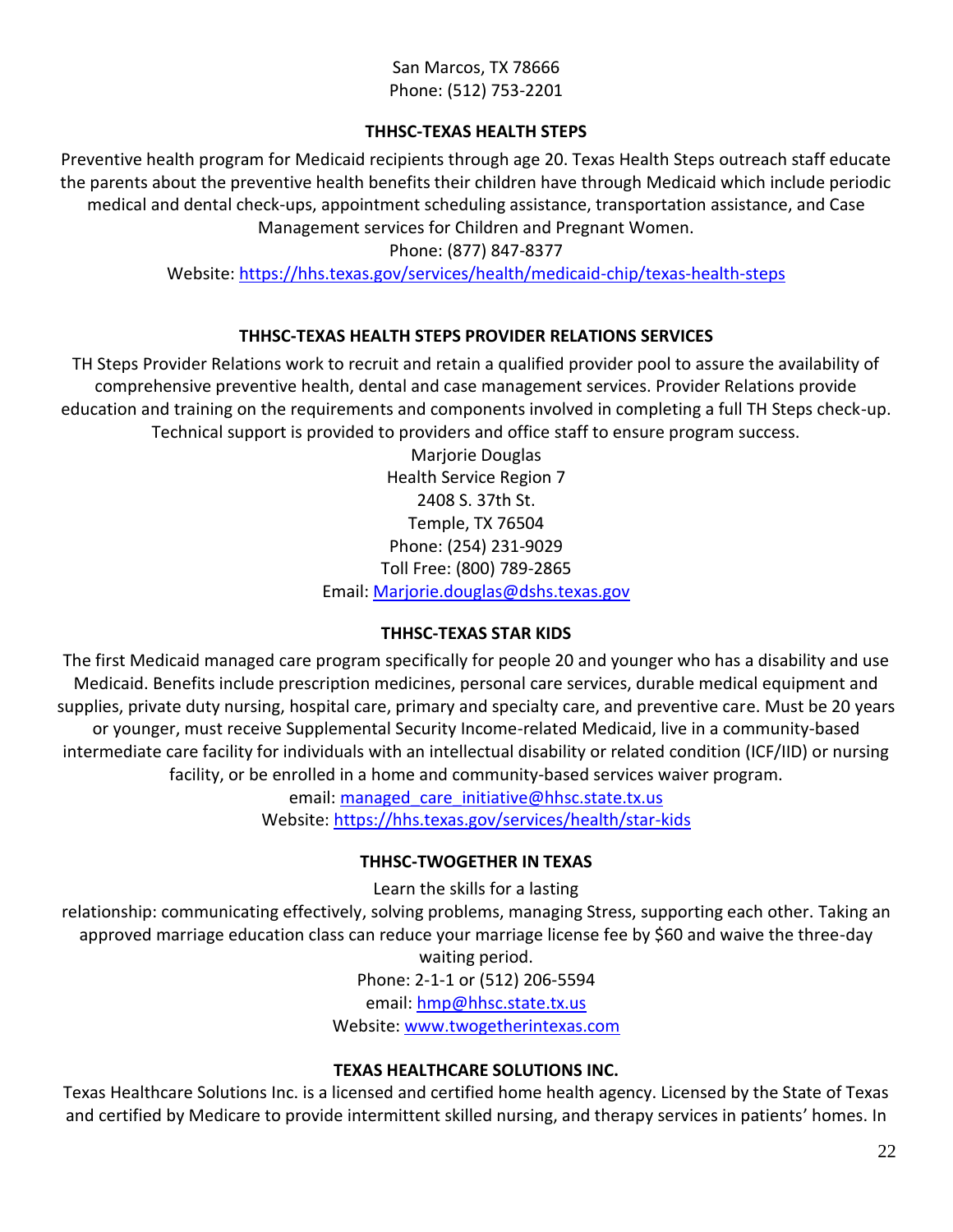addition to Medicare and traditional Medicaid, we accept several private insurance companies as a payer's

source. 136 Old San Antonio Road Ste. 102 Boerne, Tx. 78006 (877) 881-9444

## **TEXAS HOME HEALTH (TXHH)**

<span id="page-26-1"></span><span id="page-26-0"></span>TXHH delivers high quality home Healthcare services to patients throughout Texas. Services include skilled home healthcare, personal care services, hospice, and care management.

1100 Mission Hills Dr. #100 Marble Falls, TX 78654 Phone: (888) 865-2903 Website: [www.txhha.com](mailto:blanco@crctx.org)

## **TEXAS HOUSING FOUNDATION**

Offers excellence in affordable housing to qualifying income families. Chandler Place **Chandler Place** Chandler Place Creek View Apartments 500 Blanco Ave. 316 N. Winters Furr #100 Blanco, TX 78606 Johnson City, TX 78636 Phone: (830) 833-3203 Phone: (830) 868-2750

## **TEXAS RAMPS PROGRAM**

<span id="page-26-2"></span>This statewide program works in Blanco County building wheelchair ramps for those who need them but cannot afford to have them built. The state organization accepts applications from a medical professional (doctor, nurse, PA, or therapist) or social worker (not directly from beneficiaries themselves). If the project is approved by the state organization, the local work crew is authorized to purchase the materials and do the work. There is no charge to beneficiaries. Application begins online with a health professional or social worker contacting the Texas Ramp Project. When approved, usually within a week or two, the team at the church is notified and the construction is scheduled.

> First United Methodist Church 105 N. LBJ Dr. PO Box 207 Johnson City, TX 78636 Phone: (830) 868-7414 Website: [http://www.texasramps.org](http://www.texasramps.org/)

## **TEXAS RIO GRANDE LEGAL AID (TRLA)**

<span id="page-26-3"></span>Free legal services to eligible low-income residents. Represents migrant and seasonal farm workers. Blanco

County is in their service area. 4920 IH-35 N, Frontage Rd. Austin, TX 78751 Phone: (888) 988-9996 Website: [http://trla.org](http://www.ready.gov/helping-children-cope)

## **TEXAS WORKFORCE COMMISSION ALAMO WORKFORCE SOLUTIONS**

<span id="page-26-4"></span>Job finding services, TANF and food stamps information, job preparation, and job placement services. Alamo Boerne Center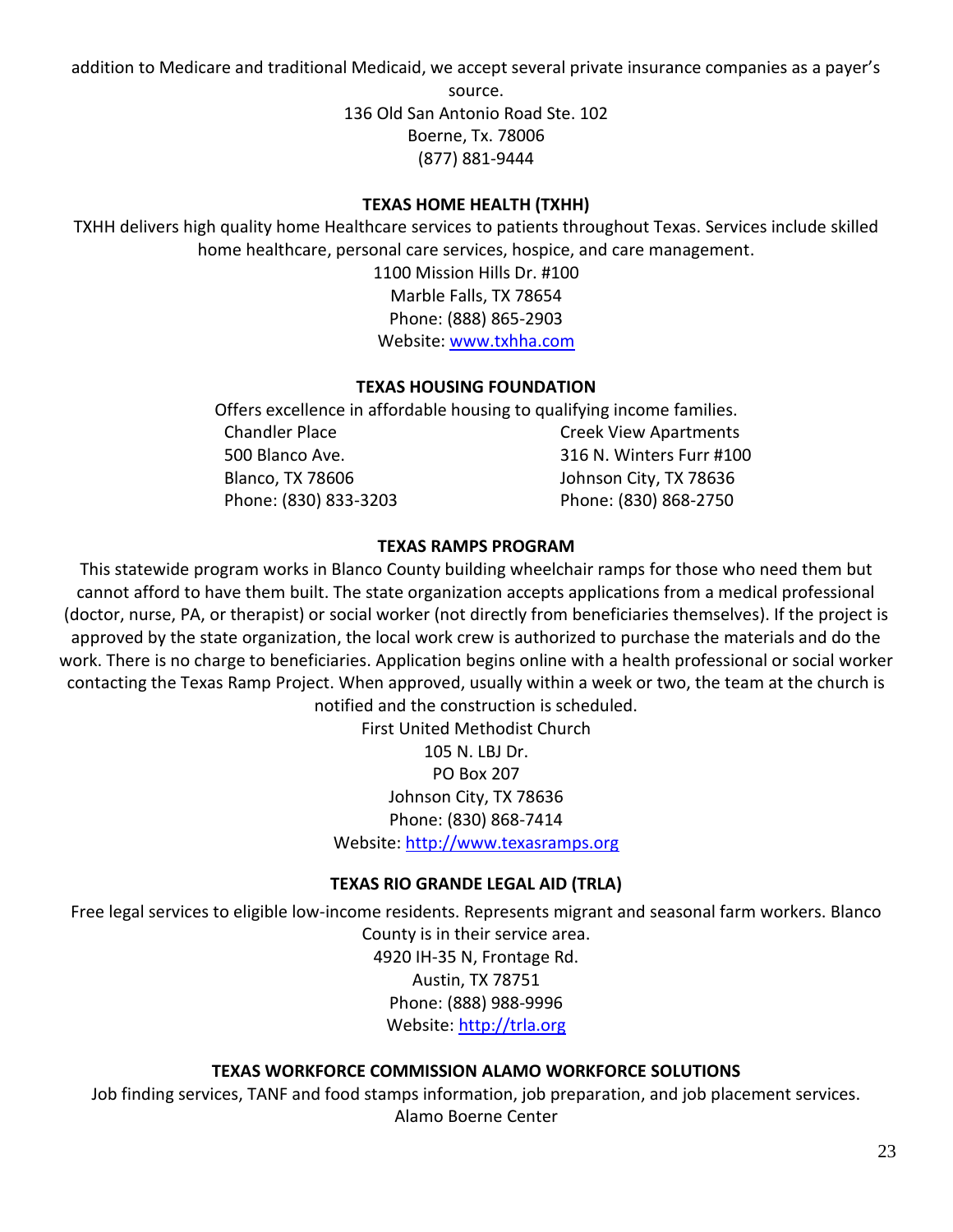1414 E. Blanco Rd. Ste. 10A Boerne, TX 78006-1834 Phone: (830) 249-9229 Alamo Fredericksburg Center 102 E. San Antonio St. Fredericksburg, TX 78624-4103 Phone: (830) 997-1635 Website: [www.workforcesolutionsalamo.org](http://www.publichealth.va.gov/index.asp)

## **TEXAS WORKFORCE SOLUTIONS RURAL CAPITAL AREA**

<span id="page-27-0"></span>Job finding services, TANF and food stamps information, job preparation, and job placement services. Also help clients with TANF and SNAP benefits and vocational rehabilitation.

> 202 S. C.M. Allen Pkwy. Ste. 3 PO Box 1269 San Marcos, TX 78666-6327 Phone: (866) 578-0577 or (512) 392-1291 Blanco County Community Resource Center: Monday 9 am-11 am David Schlaeger Phone: (512) 756-6769 ext. 1116 or (800) 860-3807 Email: david.schlaeger@ruralcapital.net Website: [www.workforcesolutionsrca.com](http://myhealthvet.com/index.php)

#### **TOTS NEED TOYS**

<span id="page-27-2"></span><span id="page-27-1"></span>Yearly community outreach project to provide assistance with gifts for children in Blanco. Program is supported by Blanco United Methodist Church, New Hope Lutheran Church, and St. Ferdinand's Catholic Church. Church members purchase and wrap gifts. Applications available through Blanco Elementary School counselor and at Blanco UMC.

> Blanco United Methodist Church 61 Pecan St. Blanco, TX 78606

#### **VETERAN'S SERVICES**

#### **AMERICAN LEGION POST #352**

Blanco County's only veteran's service organization 111 Blanco Ave. Phone: 830-443-2862 [Facebook](http://www.hillcountry.org/)

#### **ENDEAVORS**

<span id="page-27-4"></span><span id="page-27-3"></span>Supportive Services for Veterans and their families. Community based services program offers Homelessness Prevention & Stabilization Services to veterans and their families. Services include outreach, case management, help in obtaining VA benefits, emergency financial assistance and coordinating other public benefits. Main focus is security deposits and rent, welcome kits. 411 Meadowview Lane Kerrville, TX 78028

Phone: (830) 323-0023 ext. 168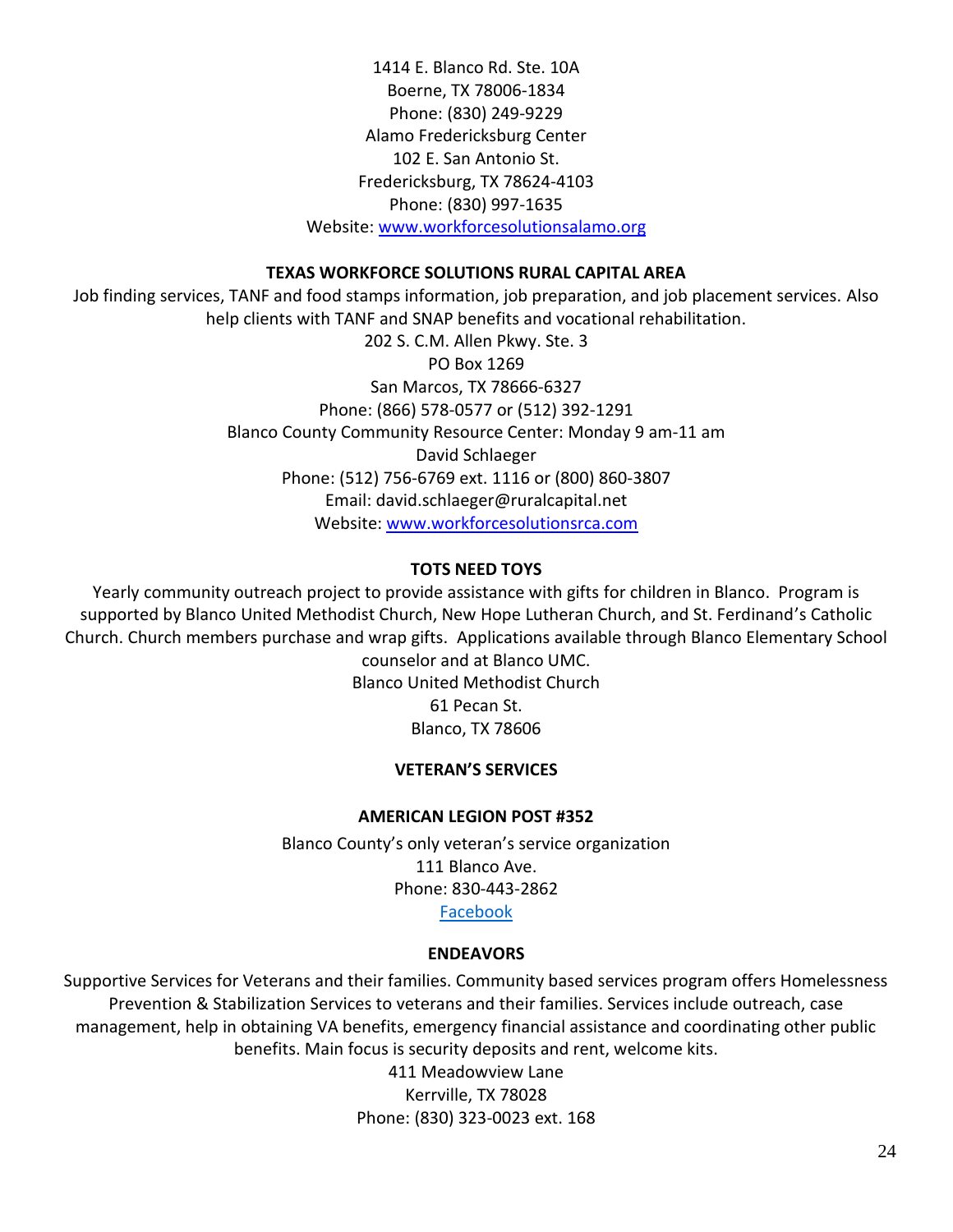Blanco County Community Resource Center Every 3rd Friday 10 am-3 pm Email: Website: [https://Endeavors.org](mailto:cwinn@hillcountry.org)

## **MEALS FOR VETS, A PROJECT OF HONOR VETERANS NOW**

<span id="page-28-0"></span>Serves veterans *under age 60* with little income and who are excluded from other meal programs and student veterans who can't afford nutritious meals.

Our mission is to provide consistent access to healthy, nutritious meals for veterans under age 60, who are struggling financially. We believe that the hunger so many veterans currently endure is unacceptable. We are stepping up to meet this urgent need―focusing on veterans under age 60, the population with the most limited access to consistent, wholesome, life-sustaining food.

> 103 Industrial Loop, Ste 1050 Fredericksburg, TX 78624 Phone: Toll free (800) 676-1389 Website: [www.mealsforvets.org](http://www.avemariahospice-tx.com/?u=http-3A__www.mealsforvets.org&d=DwMFAg&c=r_tSStIHV2ie60z4DgB-pQ&r=xTEOS9eGjR0e6pO05Zlgh1n0IjzlHUfw09qy7qX1vcw&m=NVdax4GbT1FA9K5gRW3gVygYCbqNnmHQ6yUfbQeMhAI&s=hanA_rMKvT8oKxMkOmTNwjrCufVsNjoajSuxUD5M4Zc&e=) and [www.honorveteransnow.org](mailto:info@bulverdepregnancy.org) Hope Ware, Veterans Support Coordinator Phone: (830) 992-3375 Email: [hope@honorveteransnow.org](https://9e0828bf-16ea-40c4-b5ed-1941b1f50033.filesusr.com/ugd/11d8dc_5b5e285c51d6431384e3bd966f059681.pdf) Richard Zowie, Veterans Support Coordinator Phone: (830) 992-3375 Email: [richard@honorveteransnow.org](mailto:richard@honorveteransnow.org)

## **ST. MICHAEL'S VETERAN'S SERVICE-CATHOLIC CHARITIES**

<span id="page-28-1"></span>Emergency financial assistance, crisis intervention, case management, mental health counseling, supplementary services, and community outreach. Mary Saladino

(979) 822-9340 ext. 107 Email:

## **TEXAS MILITARY DEPARTMENT**

<span id="page-28-3"></span><span id="page-28-2"></span>The Texas Military is commanded by The Adjutant General of Texas, the state's senior military official, and is comprised of the Texas Military Department, the Texas Army National Guard (TXARNG), the Texas Air National Guard (TXANG) and the Texas State Guard (TXSG).

Helpful Links: [https://tmd.texas.gov/helpful-links-and-resources](https://anybabycan.org/)

## **TEXAS VETERAN'S COMMISSION**

Website: [https://www.tvc.texas.gov/](https://www.easterseals.com/centraltx/) https//www.tvc.texas.gov/grants/assistance/

## **TEXAS VFW**

<span id="page-28-4"></span>Veteran's Assistance Program To complete application: [https://9e0828bf-16ea-40c4-b5ed-](http://www.hccredcross.org/)[1941b1f50033.filesusr.com/ugd/11d8dc\\_5b5e285c51d6431384e3bd966f059681.pdf](http://www.hccredcross.org/) Email: foundation@texasvfw.org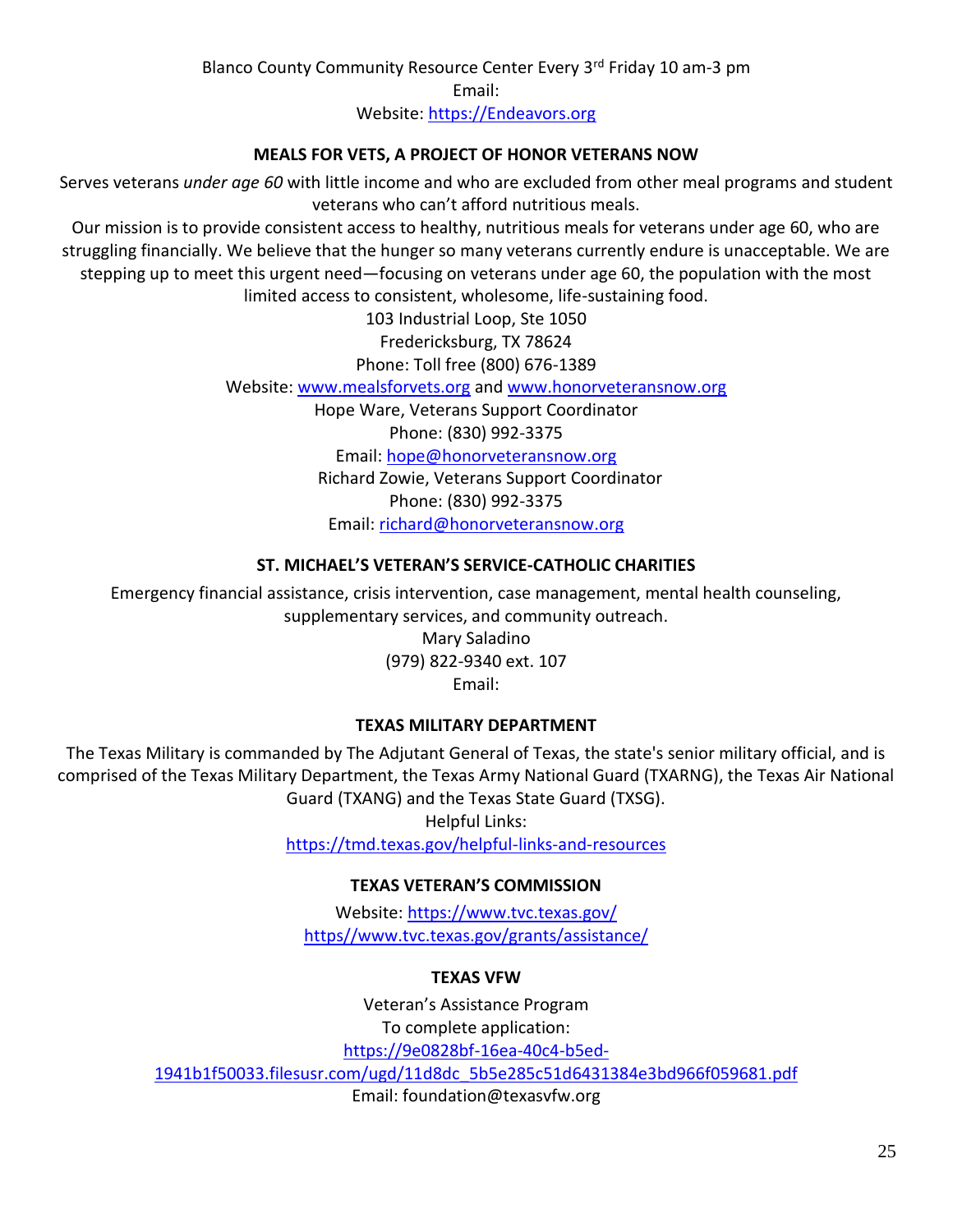#### **TEXVET**

<span id="page-29-1"></span><span id="page-29-0"></span>The state clearinghouse for information, resources, data, technical support, and research relevant to service members, veterans, their families, and those who serve them. Maintains a veteran resource database that is updated on a regular basis and fully audited once per year. TexVet makes it easy for veterans to find what they need and for veteran-serving organizations to reach the state's military and veteran communities. A collaboration between the HHSC and Texas A&M University.

Website: [https://www.texvet.org](http://ecrh.org/)

#### **MILITARY VETERAN PEER NETWORK**

Stephen Stavish Phone: 512-392-7155 Email: [Stephen6451@hillcountry.org](http://www.ready.gov/helping-children-cope) Website: [https://www.texvet.org/resources/mvpn-hill-country](mailto:smorales@CommuniCareSa.org)

#### **U.S. DEPARTMENT OF VETERAN'S AFFAIRS**

Website: [https://www.va.gov/](mailto:stephania.Chavarria@foundcom.org)

#### **VA CENTER/HOSPITAL-KERRVILLE**

<span id="page-29-2"></span>Operating hours 8 am - 4:30 pm, Mon-Fri, excluding Federal Holidays. Not an emergency services facility. For emergencies, dial 911. 3600 Memorial Blvd

Kerrville, TX 78028

<span id="page-29-4"></span><span id="page-29-3"></span>Admin Phone: 830-792-2471; 866-487-1653; Medical Center Phone: 830-896-2020; TeleCare Phone: 888-686- 6350

> Website: [https://www.southtexas.va.gov/locations/Kerrville\\_VA\\_Hospital.asp](mailto:aaacap@capcog.org) Website: [https://www.va.gov/healthbenefits/access/emergency\\_care.asp](https://www.americangateways.org/)

> > **VETERAN'S CRISIS HOTLINE (U.S. VA)**

Connects Vets and their families who are in crisis to VA responders. (800) 273-8255, Press 1 Online Chat: [VeteransCrisisLine.net](http://www.veteranscrisisline.net/) Text: 838255 Support is 24/7

#### **WIC (WOMEN, INFANT, CHILDREN) HILL COUNTRY MEMORIAL HOSPITAL**

<span id="page-29-5"></span>Provides nutrition education; promotes and supports breastfeeding; provides referrals to health care; provides supplemental foods including infant formula. Every 4th Tuesday 9 am-1 pm Blanco County Community Resource Center 206 Hwy. 281 S Johnson City, TX 78636 Amy Carillo Email: acarrillo@hillcountrymemorial.org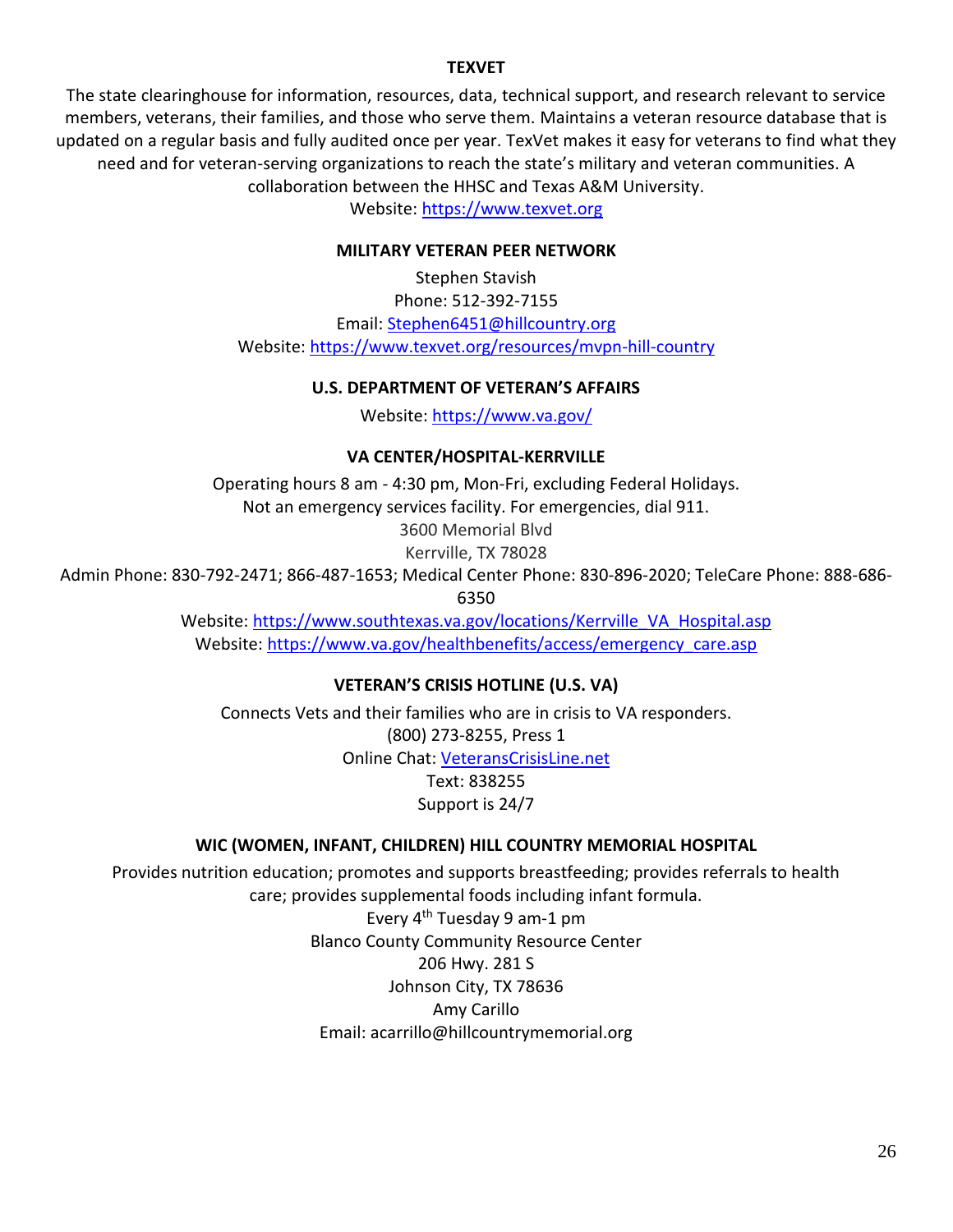## <span id="page-30-0"></span>**ADULT PROBATION 33rd/424th JUDICIAL DISTRICTS**

206 Hwy. 281 S Johnson City, TX 78636 (Located in the Blanco CRC building) Probation Officer: Jake Meadows (830) 868-4008 [jmeadows@burnetcountytexas.org](mailto:cscdcso1@blancocountytexas.org) Transfer Agent: Julie Theriot

(830) 868-4009 [cscdtransferagent1@blancocountytexas.org](http://www.blancogoodsam.org/)

#### **BLANCO COUNTY RESOURCES**

#### **BLANCO COUNTY COMMUNITY RESOURCE CENTER**

<span id="page-30-3"></span><span id="page-30-2"></span><span id="page-30-1"></span>The mission of the CRC is to create hope, and change futures by joining forces with providers and connecting people to resources. Monday-Friday 8 am-4:30 pm Site Director: Dawn Capra Site Coordinator: Alyce Sierra 206 Hwy 281 S Johnson City, TX 78636 Phone: (830) 868-0208 Email: [blanco@crctx.org](http://www.workforcesolutionsrca.com/)

#### **PARTNER AGENCIES**

Adult Probation Any Baby Can Central Texas Food Bank Child Protective Services (CPS) Combined Community Action (Meals on Wheels) Community Action, Inc. Department of State Health Services (DSHS) Ecumenical Center Endeavors (Veteran's Services) Highland Lakes Family Crisis Center Hill Country Children's Advocacy Center Johnson City Christian Food Pantry Mental Health Developmental Disabilities (MHDD) Methodist Healthcare/Wesley Nurse Texas Workforce Commission/Solutions WIC

#### **BLANCO CRC STORE TO DOOR GROCERY DELIVERY**

<span id="page-30-4"></span>In partnership with Lowe's Market, groceries delivered to homebound Blanco County residents, Homebound participant registers with Blanco CRC, then calls Lowe's Market to place order. A volunteer will deliver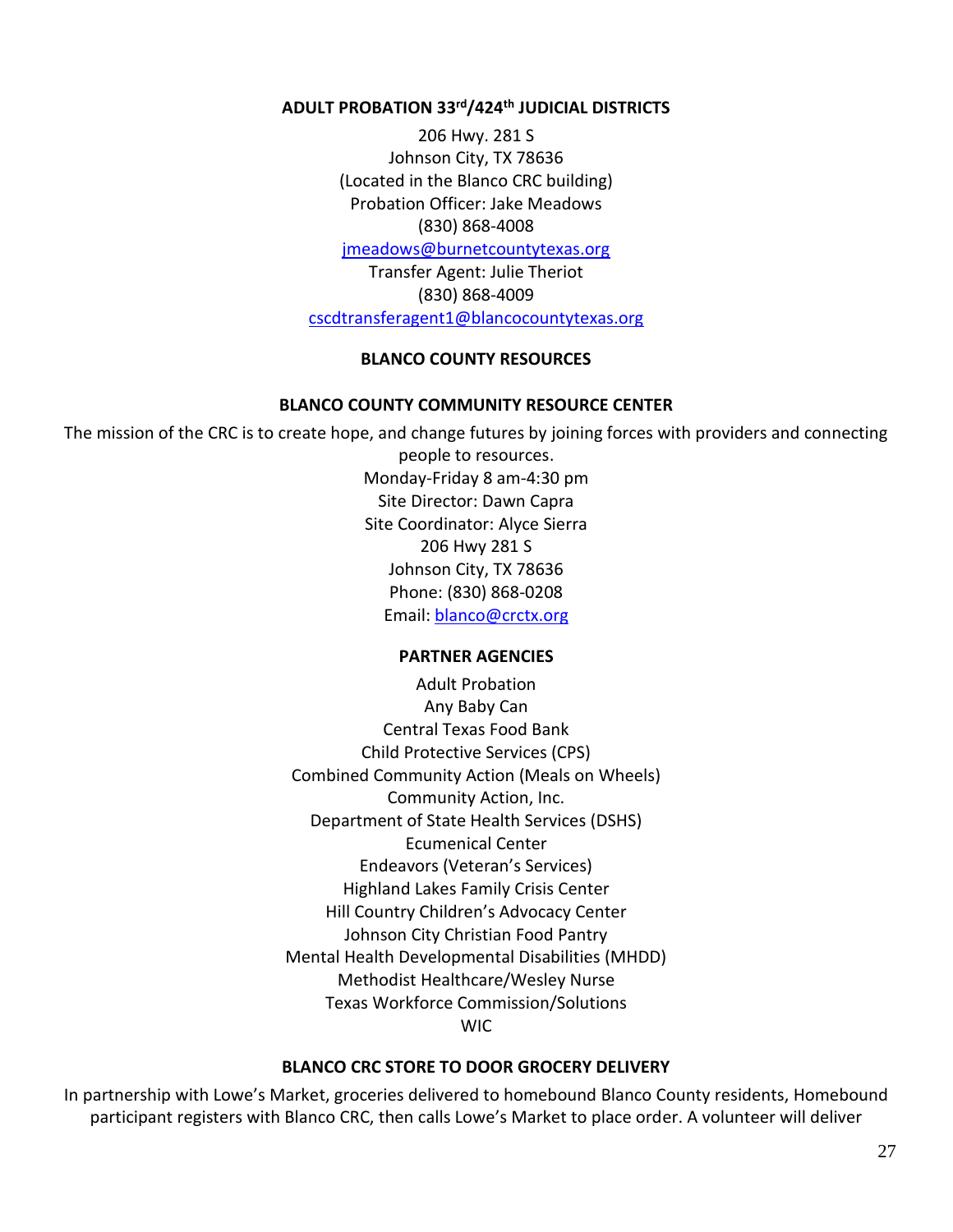groceries to participant's door. For more information and to register for program: Blanco CRC 206 Hwy 281 S, Johnson City Phone: (830) 868-0208 Email: [blanco@crctx.org](mailto:info@BlancoCountyCat.org)

#### **FAMILY ELDERCARE FAN DRIVE**

<span id="page-31-1"></span><span id="page-31-0"></span>Summer fan drive from May 1-Aug 31. Free fans for qualifying individuals/families. For more information or to apply: Blanco CRC 206 Hwy 281 S, Johnson City Phone: (830) 868-0208 (applications by phone or in person-not via email) Email: [blanco@crctx.org](mailto:info@alz.org)

## **BLANCO COUNTY JUDGE & COMMISSIONERS**

<span id="page-31-2"></span>Brett Bray, Blanco County Judge, (830) 868-4266 Precinct 1-Tommy Weir, (830) 833-5331 Precinct 2-Emil Uecker, (830) 868-4471 Precinct 3-Chris Liesmann, (830) 825-3270 Precinct 4-Paul Granberg, (830) 833-1077

#### **BLANCO COUNTY ATTORNEY**

Deborah Earley, (830) 868-4447

#### <span id="page-31-3"></span>**BLANCO COUNTY CONSTABLE PCT 1**

206 Hwy 281 S. Johnson City, TX 78636 (Located in Blanco CRC building) Patrick Fisher (830) 868-7104 pfisher@blanco.co.tx.us

#### <span id="page-31-4"></span>**BLANCO COUNTY CONSTABLE PCT 4**

Ty Grenwelge (830) 868-4212

#### **LAW ENFORCEMENT**

#### <span id="page-31-6"></span><span id="page-31-5"></span>**BLANCO COUNTY SHERIFF'S DEPARTMENT**

For incidents outside of city limits (830) 868-7104 (non-emergency line)

#### **BLANCO POLICE DEPARTMENT**

<span id="page-31-7"></span>For incidents within the city limits of Blanco (830) 833-4525 (non-emergency line)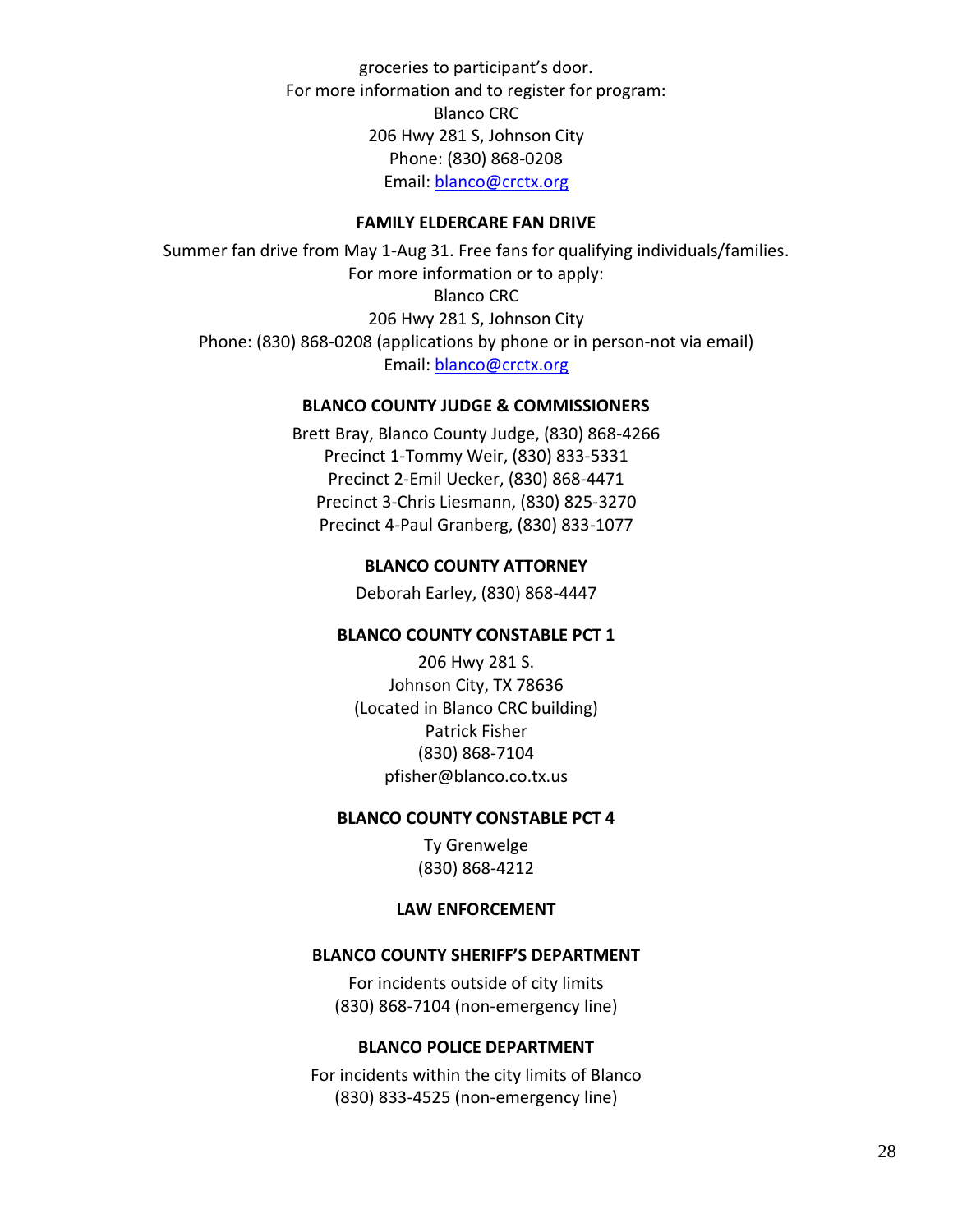## **JOHNSON CITY POLICE DEPARTMENT**

<span id="page-32-0"></span>For incidents within the city limits of Johnson City (830) 868-7111 (City Hall)

#### <span id="page-32-3"></span><span id="page-32-2"></span><span id="page-32-1"></span>**VOLUNTEER FIRE & EMERGENCY DEPARTMENTS**

#### **NON-EMERGENCY, INFORMATION ONLY**

Blanco (830) 833-5009 Johnson City (830) 868-7900 Round Mountain (830) 825-3200

#### **BLANCO COUNTY EMS 2**

431 Blanco Ave. Blanco, TX 78606 Phone: (830) 833-5239 (non-emergency)

#### **NORTH BLANCO COUNTY EMS**

<span id="page-32-4"></span>105 Bill Watson Dr. Johnson City, TX 78636 Phone: (830) 868-7834 (non-emergency) Offer Baby/Child car seat tutorials and car seats

#### <span id="page-32-5"></span>**COUNTY EMERGENCY MANAGEMENT COORDINATOR**

Chris Liesmann PO Box 387 Johnson City, TX 78636 Phone: (830) 868-4266

#### **MEDICAL FACILITIES & PHARMACIES**

#### **ACACIA MEDICAL MISSION**

<span id="page-32-7"></span><span id="page-32-6"></span>Our mission is to provide for the uninsured and underinsured ages 10 and up who don't have Medicare, Medicaid or government benefits. We offer medical service and assistance for problems such as diabetes, high blood pressure, and high cholesterol. We also offer medical assistance, discounted diagnostic testing, and probono specialists when medically indicated. Hours: Monday 8:30 a.m. to noon and 1:30 to 4 p.m.

> 353 Rodeo Dr. Spring Branch, TX 78070 Phone: (830) 228-4219

#### **BLANCO REGIONAL CLINIC**

<span id="page-32-8"></span>Health maintenance is important to every person. We emphasize annual exams for adults, preventative screening, routine infant and childcare, immunizations, school sports physicals and much more. Hours: 7:30 a.m. to noon and 1 to 5:30 p.m., Monday-Friday

825 4th St. Blanco, TX 78606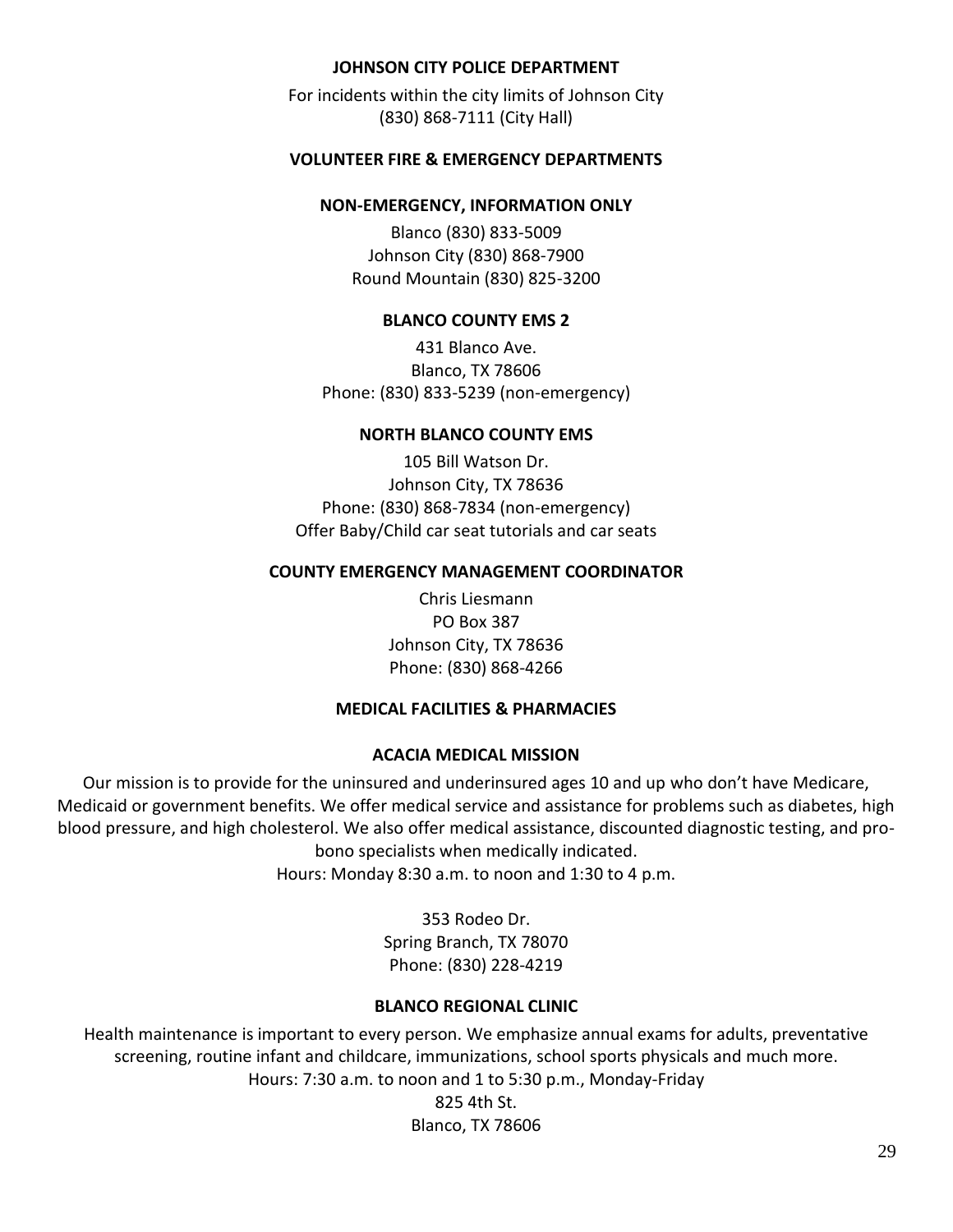## Phone: (830) 833-5581 Website: [www.blancoclinic.com](http://www.alz.org/texascapital)

## **GOOD SAMARITAN CENTER-FREDERICKSBURG**

<span id="page-33-0"></span>A charitable medical, dental and mental-health clinic serving the uninsured community who earn less than 200% of the federal poverty level (for example, a household of four that earns less than \$50,200 per year). They meet critical health needs for Blanco, Gillespie, Kimble, and Mason counties, as well as the towns of Comfort and Brady.

Hours: Monday, Tuesday, Wednesday, and Thursday. They begin answering phones at 9 a.m. Medical clinic appointments are scheduled from 9 a.m. to 5 p.m. Monday through Thursday; half of Monday appointments are dedicated to women's health concerns with their female Family Nurse Practitioner. Dental appointments must be scheduled in advance.

The Center is closed Friday, Saturday, and Sunday, and some holidays.

Cost: Medical appointments cost between \$15 and \$35 on a sliding scale. Imaging and blood work test cost an additional fee. Dental appointments cost between \$25 and \$45 on a sliding scale. There is no charge for the first mental health appointment with the Licensed Professional Counselor but follow up visits cost \$10. GSC does not see individuals who have health insurance, this includes Medicaid, Medicare, or CHIP. One possible exception is the dental clinic. If your health insurance doesn't include dental coverage, you may be eligible for an appointment with the dental clinic.

> 140 Industrial Loop Suite 100 Fredericksburg, TX 78624 Phone: (830) 990-8651 Website: [http://www.goodsamfbg.org](mailto:cleonard@mhm.org)

## **HILL COUNTRY MEMORIAL HOSPITAL**

<span id="page-33-2"></span><span id="page-33-1"></span>Non-profit medical center. HCMH is a rural hospital with state-of-the-art equipment and services. 1020 S. State Hwy. 16, PO Box 835 Fredericksburg, TX 78624 Phone: (830) 997-4353

## **HILL COUNTRY MEMORIAL MEDICAL CLINIC-JOHNSON CITY**

Hours: 8 a.m. to 5 p.m., Monday-Friday 405 US Hwy 281 S. Ste. 101C Johnson City, TX 78636 Phone: (830) 868-7800

## **THE HENRY HOUSE**

<span id="page-33-3"></span>Senior living community that offers assisted living. An assisted living community allows seniors to live as independently as possible while having personal care and health services as the resident's care needs increase. Assisted living communities provide assistance for residents that need help with a few of the Activities of Daily Living (ADLs). These can include dressing, bathing, and feeding. Assisted living communities also typically provide e times a day and have nurses on staff or on call 24 hours a day.

515 3rd St. Blanco, TX 78606 Phone: (877) 345-1714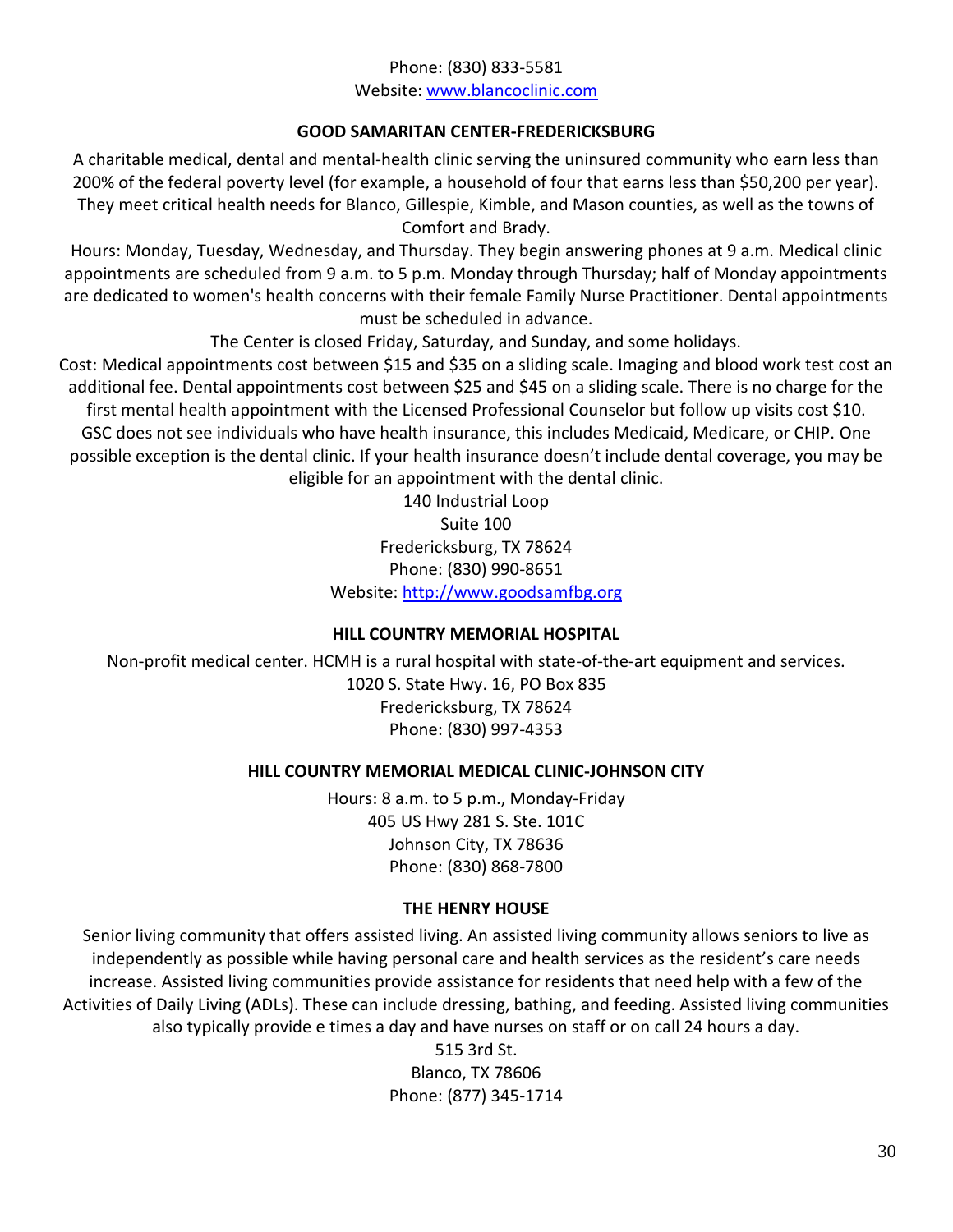#### **LBJ MEDICAL CENTER**

<span id="page-34-0"></span>A 58-bed, for-profit, privately-owned nursing facility which participates in Medicaid. 206 Haley Rd. PO Box 415 Johnson City, TX 78636 Phone: (830) 868-4093

#### **MORNING STAR MEMORY CARE**

<span id="page-34-2"></span><span id="page-34-1"></span>Assisted living for persons with Alzheimer's, Dementia, and memory loss. Individualized attention and care provided in a residential setting with no more than 16 residents at a time. Approaches managing memory loss with concept of habilitation rather than rehabilitation.

> 106 Heritage Hills Dr. Fredericksburg, TX 78624 Phone: (830) 990-9007 Web: [www.morningstarmemorycare.com](http://www.morningstarmemorycare.com/)

#### **SCOTT&WHITE CLINIC**

<span id="page-34-3"></span>208 Haley Rd. Johnson City, TX 78636 Phone: (830) 868-9500 Website:<https://www.bswhealth.com/locations/johnson-city-clinic/>

#### **BLANCO PHARMACY & WELLNESS**

Open: Monday-Friday, 8:30 a.m. to 5:30 p.m. Saturday, 8:30 a.m. to 12:00 p.m. 316 Pecan St. Blanco, TX 78606 Phone: (830) 833-4815 email: [blancopharmacyandwellness@gmail.com](mailto:crimevictims@texasattorneygeneral.gov) Website: [http://www.blancopharmacy.com](mailto:hmp@hhsc.state.tx.us)

#### **HEALTHMART-JOHNSON CITY**

<span id="page-34-5"></span><span id="page-34-4"></span>Hours: Monday-Friday, 9 a.m. to 5:30 p.m. Located in Lowe's Market 405 Hwy. 281 S. Johnson City, TX 78636 Phone: (830) 868-7185

## **SCHOOLS**

#### **BLANCO ISD**

<span id="page-34-6"></span>Superintendent, (830) 833-4414 Elementary, (830) 833-4338 Middle School, (830) 833-5570 High School, (830) 833-4337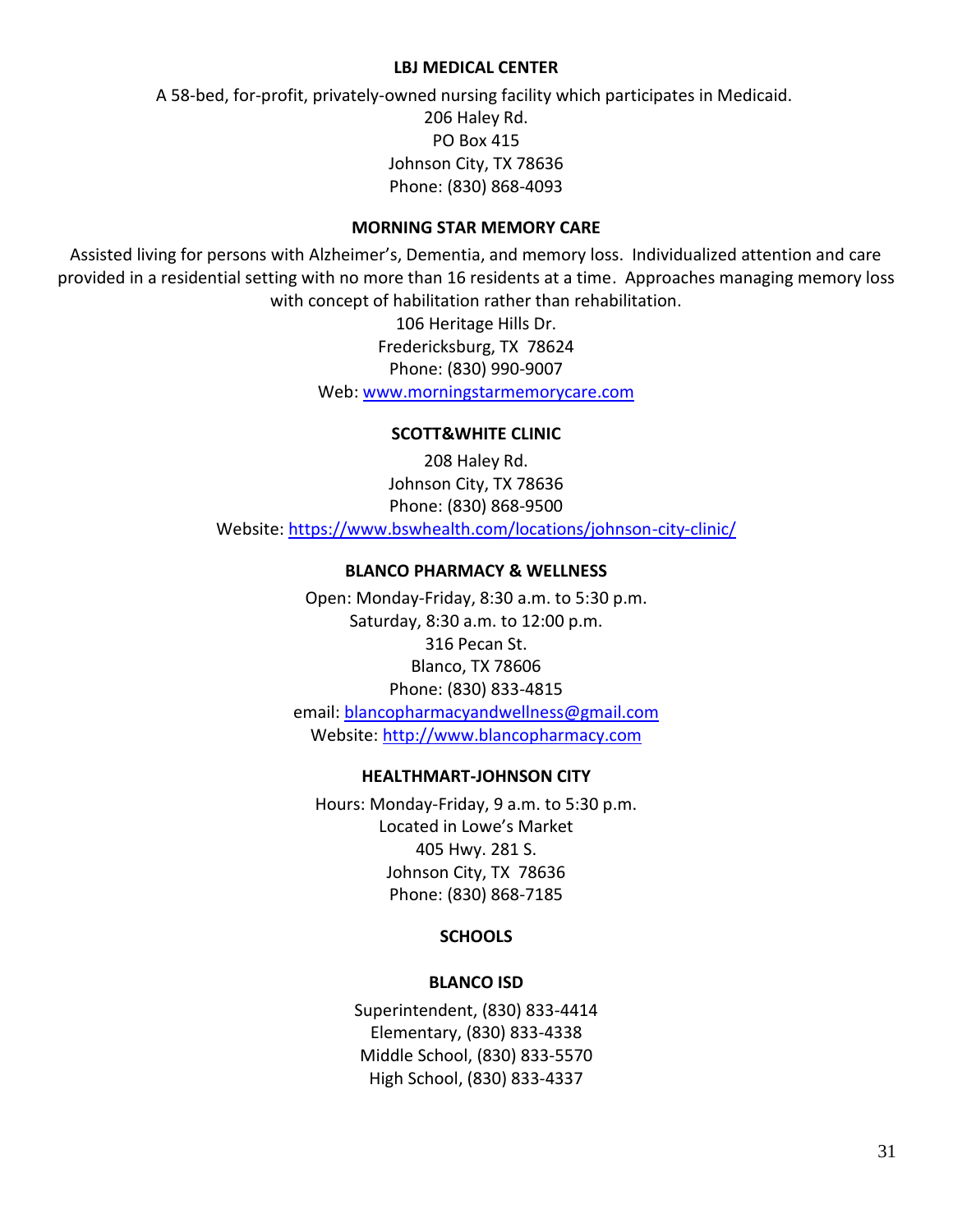#### **HOPE SCHOOL**

(830) 868-7400

#### **JOHNSON CITY ISD**

<span id="page-35-1"></span><span id="page-35-0"></span>Superintendent, (830) 868-7410 Elementary, (830) 868-4028 Middle School, (830) 868-9025 High School, (830) 868-4025

#### **HEADSTART**

#### **BCFS Enrollment Services**

<span id="page-35-2"></span>Brittany Sparks, Enrollment Director 212 Klett Ranch Road Johnson City, TX 78636 Phone: (830) 307-2956 Email: [bs5727@bcfs.net](mailto:bs5727@bcfs.net) 

#### <span id="page-35-3"></span>**2 ND MILE REC CENTER AFTER SCHOOL PROGRAM**

502 Pecan Street Blanco, TX 78606 All 6th-12th graders are invited to attend. Monday-Wednesday from 3:30 p.m. to 5:30 p.m. Phone: (830) 385-1202 Facebook: 2nd Mile Recreation Center